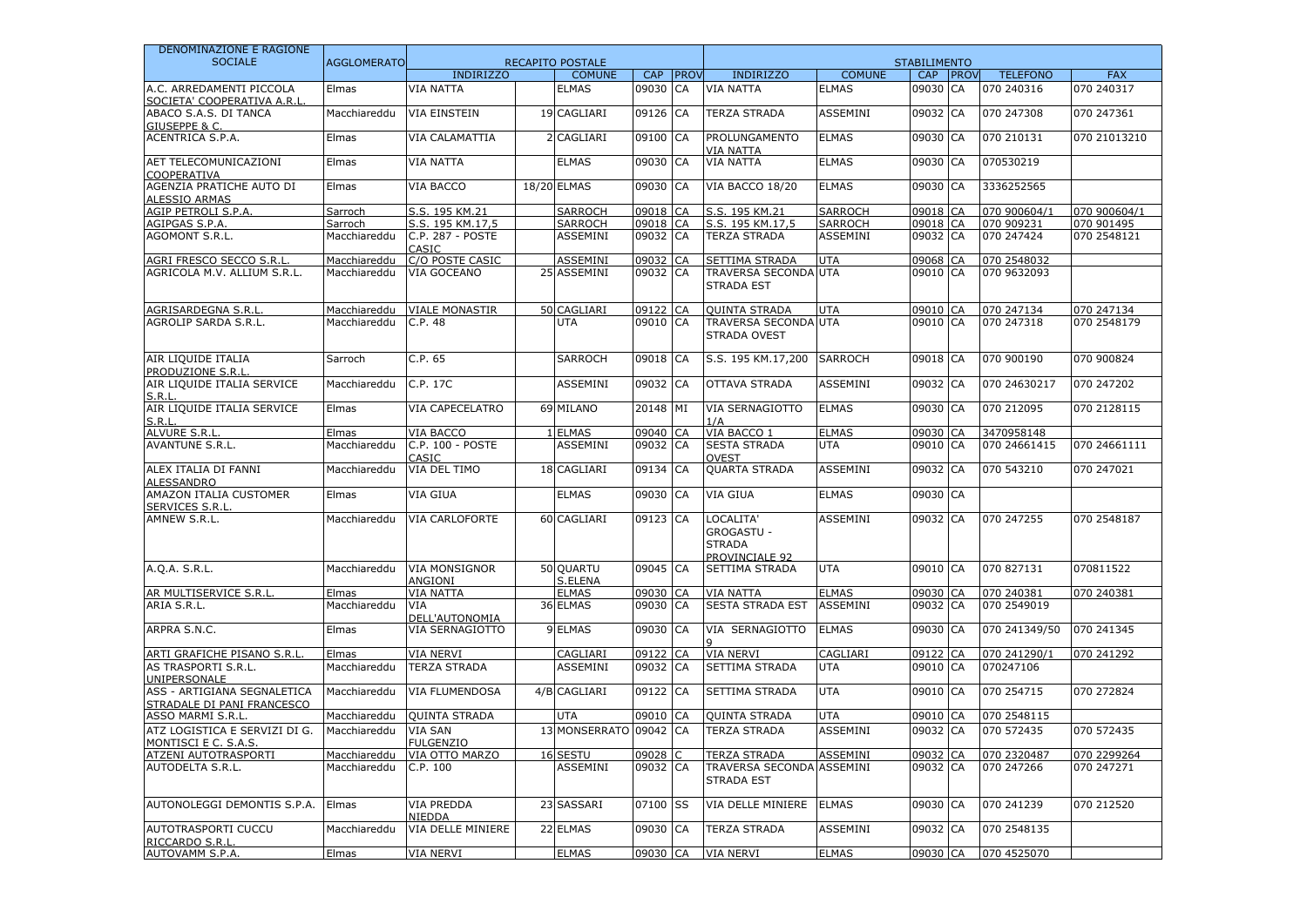| DENOMINAZIONE E RAGIONE                            |                    |                                                                           |              |                         |          |            |                                                |                 |                     |                        |                        |
|----------------------------------------------------|--------------------|---------------------------------------------------------------------------|--------------|-------------------------|----------|------------|------------------------------------------------|-----------------|---------------------|------------------------|------------------------|
| <b>SOCIALE</b>                                     | <b>AGGLOMERATO</b> |                                                                           |              | <b>RECAPITO POSTALE</b> |          |            |                                                |                 | <b>STABILIMENTO</b> |                        |                        |
|                                                    |                    | <b>INDIRIZZO</b>                                                          |              | <b>COMUNE</b>           | CAP      | PROV       | <b>INDIRIZZO</b>                               | <b>COMUNE</b>   | CAP PROV            | <b>TELEFONO</b>        | <b>FAX</b>             |
| AGUECI FRANCESCO NOLEGGIO<br><b>AUTOGRU' S.R.L</b> | Elmas              | <b>VIA NATTA</b>                                                          |              | <b>ELMAS</b>            | 09030    | CA         | <b>VIA NATTA</b>                               | <b>ELMAS</b>    | 09030 CA            | 070 562669             | 070 568548             |
| <b>BABY GROSS S.R.L.</b>                           | Elmas              | PROL. VIA NATTA -<br>Z.I. CASIC                                           |              | <b>ELMAS</b>            | 09030    | CA         | PROL. VIA NATTA                                | <b>ELMAS</b>    | 09030 CA            | 070 241871             | 070 24187291           |
| <b>BANCHIERO S.R.L</b>                             | Elmas              | VIA BETTI                                                                 |              | 34 ELMAS                | 09030    | CA         | VIA BETTI 34                                   | <b>ELMAS</b>    | 09030 CA            | 070 240332             | 070 212100             |
| BEKAERT SARDEGNA S.P.A.                            | Macchiareddu       | <b>QUARTA STRADA</b>                                                      |              | <b>ASSEMINI</b>         | 09032    | CA         | <b>OUARTA STRADA</b>                           | <b>ASSEMINI</b> | 09032 CA            | 070 24781              | 070 2478218            |
|                                                    |                    | MACCHIAREDDU-<br><b>GROGASTU</b>                                          |              |                         |          |            |                                                |                 |                     |                        |                        |
| <b>BEVI IMPORT S.R.L</b>                           | Elmas              | VIA IGOLA                                                                 |              | CAGLIARI                | 09129 CA |            | <b>VIA IGOLA</b>                               | CAGLIARI        | 09129 CA            | 070 212059             | 070 2129620            |
| BIANCU GIULIO E C. S.A.S.                          | Elmas              | VIA CETTOLINI                                                             |              | 23/A ELMAS              | 09030 CA |            | VIA CETTOLINI 23/A ELMAS                       |                 | 09030 CA            | 070 240990             | 070 240287             |
| <b>BLUE SHARK S.R.L</b>                            | Elmas              | VIA CARLOFORTE                                                            |              | 60 CAGLIARI             | 09100 CA |            | <b>SETTIMA STRADA</b>                          | <b>UTA</b>      | 09010 CA            | 070 554675             |                        |
| <b>BLUE TRANSFER S.R.L</b>                         | Elmas              | VIA CETTOLINI                                                             |              | 36 ELMAS                | 09030 CA |            | VIA CETTOLINI 36                               | <b>ELMAS</b>    | 09030 CA            | 070 243292             |                        |
| BOLLANI SERVIZI INTEGRATI<br>S.R.L                 | Macchiareddu       | VIA DELLA LIBERTA'                                                        |              | 33/A ASSEMINI           | 09032 CA |            | <b>QUINTA STRADA</b>                           | <b>ASSEMINI</b> | 09032 CA            |                        |                        |
| <b>BOOTS COMPANY S.R.L.</b>                        | Macchiareddu       | <b>VIALE TRIESTE</b>                                                      |              | 83 CAGLIARI             | 09123    | CA         | DECIMA STRADA                                  | UTA             | 09010 CA            | 070 247347 -<br>274649 | 070 247350 -<br>274649 |
| <b>BRAKE PROJECT S.R.L.</b>                        | Macchiareddu       | CASELLA POSTALE<br><b>B-POSTE</b><br><b>ASSEMINI</b>                      |              | <b>ASSEMINI</b>         | 09032 CA |            | DECIMA STRADA                                  | <b>UTA</b>      | 09010 CA            | 070 247240             | 070 247014             |
| <b>B&amp;V COSTRUZIONI S.R.L</b>                   | Elmas              | VIA BACCO                                                                 |              | 5 ELMAS                 | 09030 CA |            | VIA BACCO 5                                    | <b>ELMAS</b>    | 09030 CA            | 070 2110125            | 178 2728646            |
| <b>BREVI S.P.A</b>                                 | Elmas              | VIA BACCO                                                                 |              | 5 ELMAS                 | 09030 CA |            | VIA BACCO 5                                    | <b>ELMAS</b>    | 09030 CA            | 070 2110125            | 070 2110124            |
| BRT S.P.A.                                         | Elmas              | VIA BETTI                                                                 |              | 10 ELMAS                | 09030 CA |            | VIA BETTI 10                                   | <b>ELMAS</b>    | 09030 CA            | 070 2110430            |                        |
| BRT S.P.A.                                         | Macchiareddu       | VIA ENRICO MATTEI                                                         |              | 42 BOLOGNA              | 40138 BO |            | <b>TERZA STRADA</b>                            | ASSEMINI        | 09032 CA            | 051 6015411            |                        |
| ELETTROMECCANICA CALAMIXI<br>S.R.I                 | Macchiareddu       | C.P. 60 - POSTE<br>CASIC                                                  |              | ASSEMINI                | 09032    | CA         | OTTAVA STRADA                                  | ASSEMINI        | 09032 CA            | 070 2548044            |                        |
| RENATO CAMBULI S.R.L.<br>UNIPERSONALE              | Elmas              | VIA DELLE MINIERE                                                         |              | 30 ELMAS                | 09030    | CA         | VIA DELLE MINIERE<br>٦n                        | <b>ELMAS</b>    | 09030 CA            | 070 2110170            | 070 240144             |
| CAMST SOCIETA' COOPERATIVA A<br>R.L                | Elmas              | <b>VIA SEGRE'</b>                                                         |              | CAGLIARI                | 09122 CA |            | <b>VIA SEGRE'</b>                              | CAGLIARI        | 09122 CA            | 0512107411             |                        |
| CA.PA.GEL, S.N.C.                                  | Macchiareddu       | <b>VIA SIDNEY</b><br>SONNINO                                              |              | 110 CAGLIARI            | 09127    | CA         | <b>SETTIMA STRADA</b>                          | <b>UTA</b>      | 09010 CA            | 070 247195             | 070 2548544            |
| CAR CLINIC S.R.I                                   | Elmas              | <b>VIA NERVI</b>                                                          |              | <b>ELMAS</b>            | 09030 CA |            | <b>VIA NERVI</b>                               | <b>ELMAS</b>    | 09030 CA            | 070 2110203            |                        |
| CARAPAN S.R.L                                      | Macchiareddu       | VIA PO                                                                    |              | 4 CAGLIARI              | 09122 CA |            | <b>TERZA STRADA</b>                            | <b>ASSEMINI</b> | 09032 CA            |                        |                        |
| CONSORZIO INDUSTRIALE<br>PROVINCIALE DI CAGLIARI   | Macchiareddu       | VIALE DIAZ                                                                |              | 86 CAGLIARI             | 09125 CA |            | <b>SESTA STRADA</b><br><b>OVEST</b>            | <b>UTA</b>      | 09010 CA            | 070 2481               | 070 247411             |
| C.C.T. ARQUATI CAGLIARI S.R.L.                     | Elmas              | VIA OMODEO                                                                |              | <b>ELMAS</b>            | 09030 CA |            | VIA OMODEO                                     | <b>ELMAS</b>    | 09030 CA            | 070 240010             | 070 240089             |
| CEMIS S.C.R.L.                                     | Sarroch            | C.P. 69                                                                   |              | <b>SARROCH</b>          | 09018 CA |            | Z.I. PMI - LOCALITA'<br>IS PICCIONIS           | <b>SARROCH</b>  | 09018 CA            | 070 900324             | 070 900324             |
| <b>CENTRO CARRELLI S.R.L</b>                       | Elmas              | VIA CETTOLINI                                                             |              | <b>ELMAS</b>            | 09030 CA |            | <b>VIA CETTOLINI</b>                           | <b>ELMAS</b>    | 09030 CA            | 070 948186             | 070 948058             |
| CENTRO SERVIZI METALLURGICI<br>S.R.L.              | Macchiareddu       | S.S. 131                                                                  | KM<br>10,300 | <b>SESTU</b>            | 09028 CA |            | SETTIMA STRADA                                 | <b>UTA</b>      | 09010 CA            | 070 2548165            | 070 2548353            |
| CENTRO FREDDO SARDEGNA<br>S.R.L.                   | Macchiareddu       | <b>SESTA STRADA</b><br><b>OVEST - ZONA</b><br>INDUSTRIALE<br>MACCHIAREDDU |              | <b>UTA</b>              | 09010 CA |            | <b>SESTA STRADA</b><br><b>OVEST</b>            | <b>UTA</b>      | 09010 CA            | 070 249121             | 070 247492             |
| CHELAB S.R.L.                                      | Macchiareddu       | <b>VIA FRATTA</b>                                                         |              | 25 RESANA               | 31023    | <b>ITV</b> | <b>SESTA STRADA</b><br><b>OVEST</b>            | <b>UTA</b>      | 09010 CA            | 070 4523810            |                        |
| CHIRA TECHNOLOGY S.R.L.S                           | Elmas              | VIA BACCO                                                                 |              | 5 ELMAS                 | 09030    | CA         | VIA BACCO 5                                    | <b>ELMAS</b>    | 09030 CA            | 070 242157             | 1782728646             |
| CIANCIOLA SARDEGNA S.R.L                           | Elmas              | VIA CETTOLINI                                                             |              | 29 ELMAS                | 09030    | CA         | VIA CETTOLINI 29                               | <b>ELMAS</b>    | 09030 CA            | 070 2128869            | 070 2110302            |
| COLLEDAN PRODUZIONI S.R.L.                         | Macchiareddu       | <b>VIA ARAOLLA</b>                                                        |              | 9 SELARGIUS             | 09047 CA |            | TRAVERSA A QUINTA ASSEMINI<br><b>STRADA</b>    |                 | 09032 CA            | 070 543217             |                        |
| COLORIFICIO RIMAR S.C.A.R.L.                       | Macchiareddu       | C.P. 228                                                                  |              | CAGLIARI                | 09100 CA |            | TRAVERSA SECONDA ASSEMINI<br><b>STRADA EST</b> |                 | 09032 CA            | 070 247081             | 070 247081             |
| COMATER ISOLAMENTI S., R.L.                        | Macchiareddu       | LOCALITA' SU<br>SPANTU 1                                                  |              | <b>CAPOTERRA</b>        | 09012 CA |            | TRAVERSA C QUINTA ASSEMINI<br><b>STRADA</b>    |                 | 09032 CA            | 070 247300             | 070 247302             |
| COMPAGNIA GENERALE TRATTORI Elmas<br>S.P.A         |                    | VIA SERNAGIOTTO                                                           |              | <b>ELMAS</b>            | 09030 CA |            | VIA SERNAGIOTTO                                | <b>ELMAS</b>    | 09030 CA            | 070 211271             |                        |
| CO.M.CE. S.P.A                                     | Sarroch            | <b>VIA MARINELL</b>                                                       |              | 6 CESENA                | 47521 CE |            | S.S. 195 KM 18,800 SARROCH                     |                 | 09018 CA            | 0547 29730             | 0547 21141             |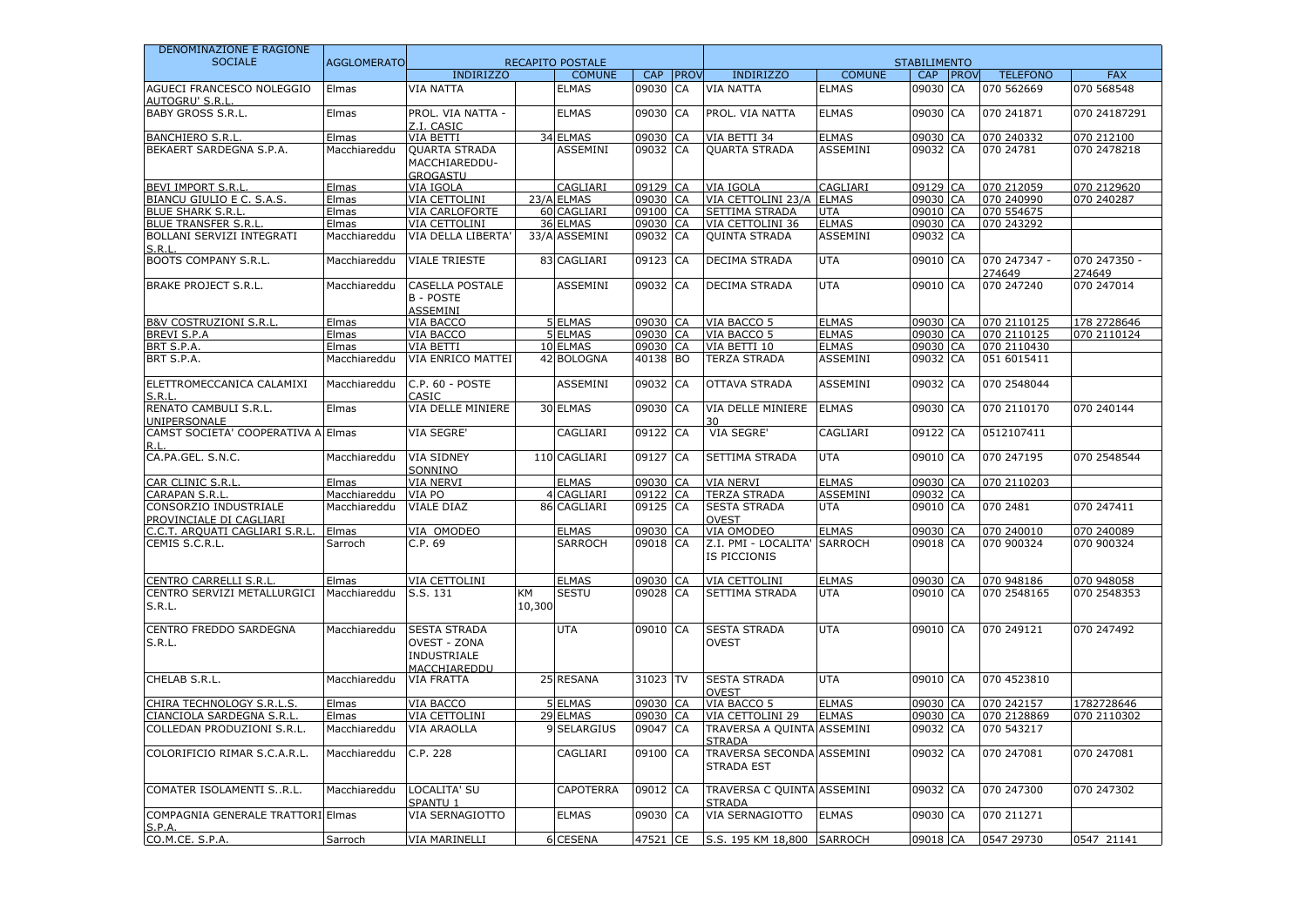| DENOMINAZIONE E RAGIONE                       |                    |                                                        |        |                          |                   |             |                                                   |                              |                      |          |                           |                           |
|-----------------------------------------------|--------------------|--------------------------------------------------------|--------|--------------------------|-------------------|-------------|---------------------------------------------------|------------------------------|----------------------|----------|---------------------------|---------------------------|
| <b>SOCIALE</b>                                | <b>AGGLOMERATO</b> |                                                        |        | <b>RECAPITO POSTALE</b>  |                   |             |                                                   |                              | <b>STABILIMENTO</b>  |          |                           |                           |
|                                               |                    | <b>INDIRIZZO</b>                                       |        | <b>COMUNE</b>            | <b>CAP</b>        | <b>PROV</b> | <b>INDIRIZZO</b>                                  | <b>COMUNE</b>                |                      | CAP PROV | <b>TELEFONO</b>           | <b>FAX</b>                |
| CONCIMI BIOLOGICI S.R.L.                      | Macchiareddu       | C/O EMME CI GI -<br>VIA GIURA                          |        | 11 MILANO                | 20132             | MI          | TRAVERSA B QUINTA ASSEMINI<br><b>STRADA</b>       |                              | 09032 CA             |          |                           |                           |
| <b>CONDOMETT S.R.L</b>                        | Sarroch            | VIA DEI COLOMBI                                        |        | 15 CAGLIARI              | 09126             | CA          | S.S. 195 KM 19,500                                | <b>SARROCH</b>               | 09018 CA             |          | 070 900336                | 070 900336                |
| CONSORZIO AGRARIO                             | Elmas              | <b>VIALE MONASTIR</b>                                  |        | 50 CAGLIARI              | 09122 CA          |             | VIA BETTI                                         | <b>ELMAS</b>                 | 09030 CA             |          | 070 281516                | 070 284876                |
| INTERPROVINCIALE DI CAGLIARI                  |                    |                                                        |        |                          |                   |             |                                                   |                              |                      |          |                           |                           |
| E ORISTANO                                    |                    |                                                        |        |                          |                   |             |                                                   |                              |                      |          |                           |                           |
| CONSORZIO CO.GE.MA.                           | Macchiareddu       | VIA DELLA PINETA,<br>78 C/O STUDIO<br>DOTT, ANDREA BOI |        | CAGLIARI                 | 09126 CA          |             | SETTIMA STRADA                                    | <b>UTA</b>                   | 09010 CA             |          | 070 254052                |                           |
| <b>CONSORZIO EVOLVE</b>                       | Macchiareddu       | <b>CORSO ITALIA</b>                                    |        | 29 FIRENZE               | 50123 FI          |             | <b>TERZA STRADA</b>                               | <b>ASSEMINI</b>              | 09032 CA             |          | 055 268104                |                           |
| CONSORZIO INTERPROVINCIALE                    | Macchiareddu       | <b>VIA MAMELI</b>                                      |        | 126/D CAGLIARI           | 09123 CA          |             | LOCALITA' COCCODI UTA                             |                              | 09010 CA             |          | 070 247073                | 070 6018204               |
| PER LA FRUTTICOLTURA DI<br>CAGLIARI           |                    |                                                        |        |                          |                   |             | VI STRADA                                         |                              |                      |          |                           |                           |
| CONSORZIO ITTICO SANTA GILLA Macchiareddu     |                    | LOCALITA' "SA<br>ILLETTA"                              |        | CAGLIARI                 | 09100             | <b>CA</b>   | LOCALITA' "SA<br>ILLETTA"                         | CAGLIARI                     | 09100 CA             |          | 070 2506001               |                           |
| CONSORZIO UCSA A R.L                          | Elmas              | VIA BETTI                                              |        | 20 ELMAS                 | 09030 CA          |             | VIA BETTI 20                                      | <b>ELMAS</b>                 | 09030 CA             |          | 070 242129                |                           |
| CORAD CARNI S.R.L                             | Elmas              | <b>VIA NATTA</b>                                       |        | 3 ELMAS                  | 09030 CA          |             | <b>VIA NATTA 3</b>                                | <b>ELMAS</b>                 | 09030 CA             |          | 070 241217                | 070 241216                |
| COR.SA LUCI S.N.C.                            | Sarroch            | S.S. 195                                               | 19,500 | <b>KM SARROCH</b>        | 09018 CA          |             | S.S. 195 KM 19,500                                | <b>SARROCH</b>               | 09018 CA             |          | 070 901242                | 070 901242                |
| CO.SA.TEC. S.R.L.                             | Macchiareddu       | <b>STRADA</b><br><b>CONSORTILE PER</b><br>SANTADI      |        | <b>ASSEMINI</b>          | 09032 CA          |             | <b>STRADA</b><br><b>CONSORTILE PER</b><br>SANTADI | <b>ASSEMINI</b>              | 09032 CA             |          | 070 24621                 |                           |
| COSMIN SOCIETA' PER AZIONI                    | Macchiareddu       | LOCALITA' LA<br><b>MADDALENA</b><br>SPIAGGIA           |        | <b>CAPOTERRA</b>         | 09012 CA          |             | LOCALITA' LA<br><b>MADDALENA</b><br>SPIAGGIA      | <b>CAPOTERRA</b>             | 09012 CA             |          | 070 71191                 | 070 71773                 |
| COSMIN SOCIETA' PER AZIONI                    | Sarroch            | LOCALITA' LA<br><b>MADDALENA</b><br>SPIAGGIA           |        | <b>CAPOTERRA</b>         | 09012 CA          |             | STRADA STATALE<br>195 KM 18,500                   | <b>SARROCH</b>               | 09018 CA             |          | 070 71191                 | 070 71773                 |
| <b>COSMONT S.R.I</b>                          | Sarroch            | VIA MILANO                                             |        | 13 CAPOTERRA             | 09012 CA          |             | S.S. 195 KM 19,500                                | <b>SARROCH</b>               | 09018 CA             |          | 070 900393                |                           |
| CO.BUILDING S.R.L                             | Elmas              | <b>VIA CETTOLINI</b>                                   |        | 36 ELMAS                 | 09030 CA          |             | VIA CETTOLINI 36                                  | <b>ELMAS</b>                 | 09030 CA             |          | 070 241074                |                           |
| C.S.T. S.R.L.                                 | Sarroch            | <b>VIA VARIANTE</b><br><b>AURELIA</b>                  |        | 135/B SARZANA            | 19038 SP          |             | S.S. 195 KM 17,200                                | <b>SARROCH</b>               | 09018 CA             |          |                           |                           |
| <b>CUCCU S.R.L</b>                            | Macchiareddu       | C.P. 163                                               |        | <b>ASSEMINI</b>          | 09032 CA          |             | <b>QUARTA STRADA</b>                              | <b>ASSEMINI</b>              | 09032 CA             |          | 070 247365                | 070 254381                |
| CUCCU RICCARDO<br>AUTOTRASPORTI S.R.L.        | Macchiareddu       | VIA PORTO BOTTE                                        |        | 54 MONSERRATO 09042 CA   |                   |             | TRAVERSA SECONDA ASSEMINI<br><b>STRADA EST</b>    |                              | 09032 CA             |          | 070 2548135               | 070 2549464               |
| D.A.B. DI SOLINAS GAVINO<br>S.R.L.            | Elmas              | VIA EMILIO SEGRE'                                      |        | S.N. ELMAS               | 09030 CA          |             | VIA EMILIO SEGRE'                                 | <b>ELMAS</b>                 | 09030 CA             |          | 070 240488                | 070 240359                |
| DE.PEL. S.R.L                                 | Elmas              | VIA BETTI                                              |        | CAGLIARI                 | 09122 CA          |             | VIA BETTI                                         | CAGLIARI                     | 09122 CA             |          | 070 240872                |                           |
| DASARA TRASPORTI S.P.A                        | Elmas              | <b>VIA NATTA</b>                                       |        | S.N. ELMAS               | 09030             | <b>CA</b>   | <b>VIA NATTA</b>                                  | <b>ELMAS</b>                 | 09030 CA             |          | 070 240421                | 070 240421                |
| DE AGOSTINI S.R.L.                            | Macchiareddu       | C.P. 197                                               |        | ASSEMINI                 | 09032 CA          |             | TRAVERSA A QUINTA ASSEMINI<br><b>STRADA</b>       |                              | 09032 CA             |          | 070 247344                | 070 247311                |
| DE GIOANNIS ANTINCENDIO E<br>SICUREZZA S.R.L  | Elmas              | VIALE LA PLAIA                                         |        | 46 CAGLIARI              | 09123             | CA          | VIA SERNAGIOTTO 3 ELMAS                           |                              | 09030 CA             |          | 070 240232                | 070 240646                |
| DE VIZIA TRANSFER S.P.A.                      | Elmas              | <b>VIA NERVI</b>                                       |        | <b>ELMAS</b>             | 09030 CA          |             | <b>VIA NERVI</b>                                  | <b>ELMAS</b>                 | 09030 CA             |          | 070 2320990               |                           |
| DEDONI GIULIO                                 | Elmas              | VIA GIUA                                               |        | <b>ELMAS</b>             | 09030 CA          |             | VIA GIUA                                          | <b>ELMAS</b>                 | 09030 CA             |          |                           |                           |
| DEDONI SERVIZI TURISTICI                      | Elmas              | <b>VIA GIUA</b>                                        |        | <b>ELMAS</b>             | 09030 CA          |             | <b>VIA GIUA</b>                                   | <b>ELMAS</b>                 | 09030 CA             |          | 070 210121                | 070 2405871               |
| DEDONI SARDINIA S.R.L                         | Elmas              | <b>VIA GIUA</b>                                        |        | <b>ELMAS</b>             | 09030 CA          |             | <b>VIA NERVI 7</b>                                | <b>ELMAS</b>                 | 09030 CA             |          | 070 210121                |                           |
| DEF PETROLI S.R.L.                            | Macchiareddu       | VIA LOGUDORO                                           |        | 8 CAGLIARI               | 09127 CA          |             | <b>TRAVERSA TERZA</b><br><b>STRADA</b>            | <b>ASSEMINI</b>              | 09032 CA             |          | 070 6403403               | 070 680199                |
| DELTAPI' S.R.L.                               | Sarroch            | <b>OTTAVA STRADA</b><br>OVEST - Z.I.<br>MACCHIAREDDU   |        | <b>UTA</b>               | 09010 CA          |             | S.S. 195 KM 18,800<br>ZONA CIM                    | <b>SARROCH</b>               | 09018 CA             |          | 070 2549618               | 070 2548026               |
| DEMI S.P.A                                    | Macchiareddu       | C.P. 134                                               |        | <b>ASSEMINI</b>          | 09032 CA          |             | <b>DECIMA STRADA</b>                              | <b>UTA</b>                   | 09010 CA             |          | 070 247168                | 070 247175                |
| VITO DE MURTAS & C. S.N.C.                    | Elmas              | VIA LIBECCIO                                           |        | 19 CAGLIARI              | 09126 CA          |             | VIA POLVANI                                       | <b>ELMAS</b>                 | 09030 CA             |          | 070 210209                | 070 2128324               |
| DIALMEDICA S.R.L.                             | Elmas              | VIA BETTI                                              |        | 22 ELMAS                 | 09030 CA          |             | VIA BETTI 22                                      | <b>ELMAS</b>                 | 09030 CA             |          | 070 2128060               | 070 2128834               |
| DIGITAL NUE S.R.L<br>DISTILLERIE MARIO PACINI | Elmas<br>Elmas     | VIA CARLO BACCO<br><b>VIA BELLAVISTA</b>               |        | 5 ELMAS<br>88 CAGLIARI - | 09030<br>09134 CA | <b>CA</b>   | VIA CARLO BACCO 5<br>VIA CETTOLINI 14             | <b>ELMAS</b><br><b>ELMAS</b> | 09030 CA<br>09030 CA |          | 070 7530257<br>070 240384 | 070 7530258<br>070 240684 |
| S.R.L                                         |                    |                                                        |        | PIRRI                    |                   |             |                                                   |                              |                      |          |                           |                           |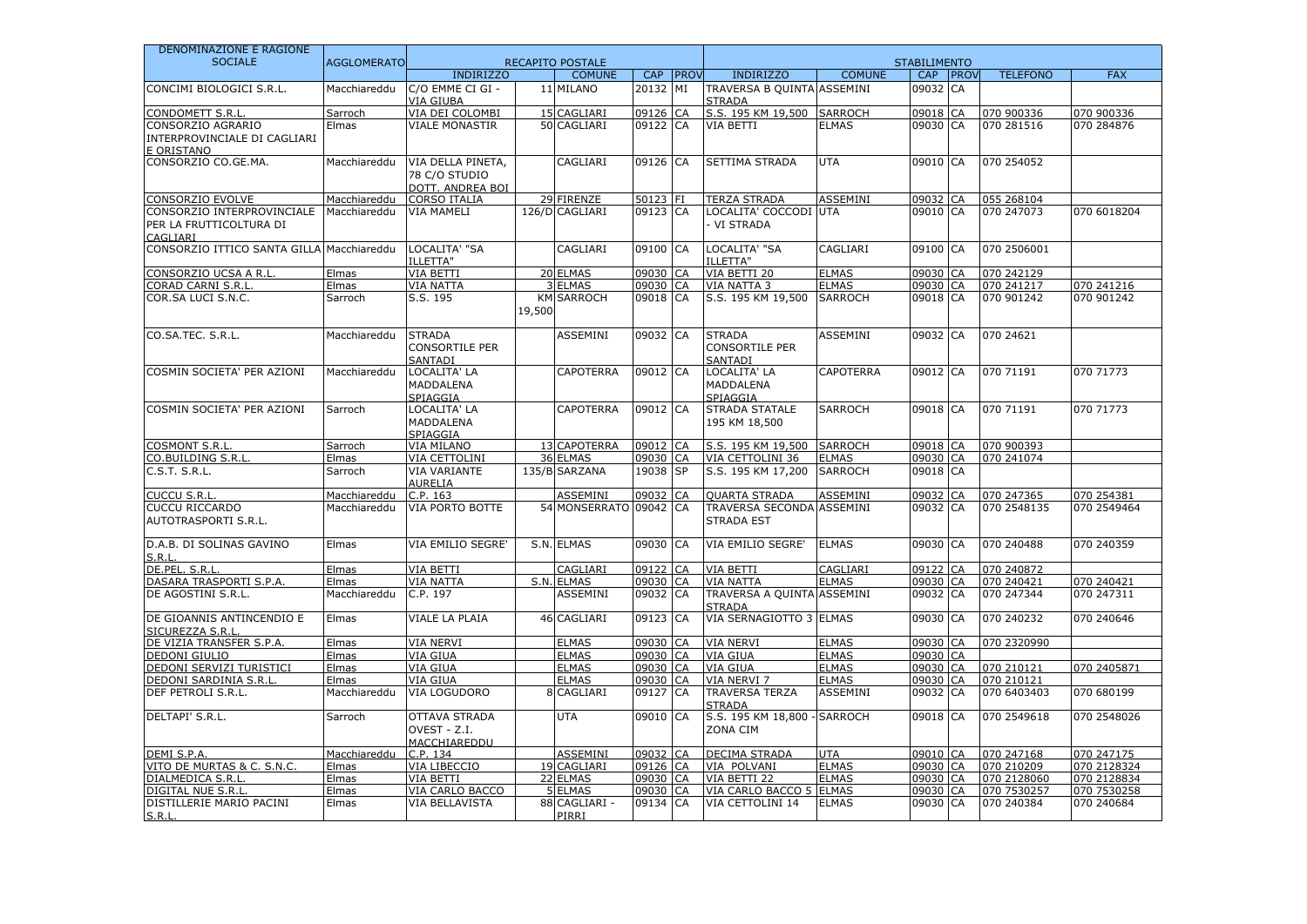| DENOMINAZIONE E RAGIONE                                                                        |                    |                                                                                       |       |                         |          |             |                                                               |                 |                     |                 |             |
|------------------------------------------------------------------------------------------------|--------------------|---------------------------------------------------------------------------------------|-------|-------------------------|----------|-------------|---------------------------------------------------------------|-----------------|---------------------|-----------------|-------------|
| <b>SOCIALE</b>                                                                                 | <b>AGGLOMERATO</b> |                                                                                       |       | <b>RECAPITO POSTALE</b> |          |             |                                                               |                 | <b>STABILIMENTO</b> |                 |             |
|                                                                                                |                    | <b>INDIRIZZO</b>                                                                      |       | <b>COMUNE</b>           | CAP      | <b>PROV</b> | <b>INDIRIZZO</b>                                              | <b>COMUNE</b>   | CAP PROV            | <b>TELEFONO</b> | <b>FAX</b>  |
| DIPARTIMENTO DI SCIENZE E<br>TECNOLOGIE BIOMEDICHE -<br>UNIVERSITA' DEGLI STUDI DI<br>CAGLIARI | Macchiareddu       | S.S. 554 KM 4,5 -<br><b>CITTADELLA</b><br>UNIVERSITARIA                               |       | MONSERRATO 09042        |          | CA          | <b>SESTA STRADA</b><br><b>OVEST - CENTRO</b><br>SERVIZI CACIP | <b>UTA</b>      | 09010 CA            | 070 6754147     |             |
| DITTA CIRO FORMISANO                                                                           | Macchiareddu       | <b>VIA MARONCELLI</b>                                                                 |       | 19 CAGLIARI-<br>PIRRI   | 09134    | CA          | <b>TRAVERSA SECONDA UTA</b><br><b>STRADA OVEST</b>            |                 | 09010 CA            | 070 247530      | 070 247530  |
| DITTA LILLIU STEFANO                                                                           | Macchiareddu       | <b>VIA BUDAPEST</b>                                                                   |       | <b>5/C CAPOTERRA</b>    | 09012    | CA          | TRAVERSA SECONDA UTA<br>STRADA OVEST                          |                 | 09010 CA            | 070 2549551     | 070 247521  |
| DITTA MAZZUZZI SIMONETTA                                                                       | Macchiareddu       | <b>VIA CANEPA</b>                                                                     |       | 38 CAGLIARI             | 09100    | CA          | <b>SECONDA STRADA</b><br><b>OVEST</b>                         | <b>UTA</b>      | 09010 CA            | 070 247644      |             |
| DITTA INDIVIDUALE ROBERTO<br>SARIGU                                                            | Elmas              | VIA BACCO                                                                             |       | 16 ELMAS                | 09030    | CA          | VIA BACCO 16                                                  | <b>ELMAS</b>    | 09030 CA            | 070 2110421     | 070 2128167 |
| DOTT. ANGELO SCARPA & C.<br>S.A.S.                                                             | Macchiareddu       | <b>QUINTA STRADA -</b><br><b>AGGLOMERATO</b><br><b>INDUSTRIALE DI</b><br>MACCHIAREDDU |       | <b>ASSEMINI</b>         | 09032    | CA          | <b>QUINTA STRADA</b>                                          | <b>ASSEMINI</b> | 09032 CA            | 070 247483      | 070 247 485 |
| DOUBLE A S.R.L.                                                                                | Elmas              | VIA NIVOLA                                                                            |       | 12 QUARTU<br>S.ELENA    | 09045 CA |             | <b>VIA GIUA</b>                                               | <b>ELMAS</b>    | 09030 CA            | 070 2359990     |             |
| DULCIS PASTICCERIA S.R.L                                                                       | <u>Elmas</u>       | VIA BACCO                                                                             |       | 22 ELMAS                | 09030    | <b>CA</b>   | VIA BACCO 22                                                  | <b>ELMAS</b>    | 09030 CA            | 070 240901      |             |
| <b>ECMTECH S.R.L</b>                                                                           | Elmas              | <b>VIA NATTA</b>                                                                      |       | <b>ELMAS</b>            | 09030    | <b>CA</b>   | <b>VIA NATTA</b>                                              | <b>ELMAS</b>    | 09030 CA            | 070 2129813     | 070 242069  |
| ECO GREEN SERVICE DEL DOTT.<br>PINO MOSSA                                                      | Elmas              | <b>VIA NATTA</b>                                                                      |       | <b>ELMAS</b>            | 09030 CA |             | <b>VIA NATTA</b>                                              | <b>ELMAS</b>    | 09030 CA            | 070 2110230     | 070 2110231 |
| ECO.GE.M.M.A. S.R.L.                                                                           | Macchiareddu       | <b>TRAVERSA VIALE</b><br><b>MONASTIR</b>                                              | 3,600 | <b>KM CAGLIARI</b>      | 09122    | CA          | <b>TRAVERSA TERZA</b><br><b>STRADA</b>                        | <b>ASSEMINI</b> | 09032 CA            | 070 254040      | 070 2548060 |
| ECO.IND. SARDEGNA S.R.L.                                                                       | Macchiareddu       | VIA ANTONIO<br><b>MEUCCI</b>                                                          |       | 30 CAGLIARI             | 09131 CA |             | <b>STRADA</b><br>PROVINCIALE 92<br>CAGLIARI-ASSEMINI          | <b>ASSEMINI</b> | 09032 CA            | 070 494371      |             |
| ECOLOGY S.R.L.                                                                                 | Macchiareddu       | <b>VIA PONENTE</b>                                                                    |       | 5 OUARTU<br>S.ELENA     | 09045 CA |             | <b>TERZA STRADA</b>                                           | <b>ASSEMINI</b> | 09032 CA            |                 |             |
| <b>ECOS ELETTRONICA S.R.I</b>                                                                  | Elmas              | <b>VIA NATTA</b>                                                                      |       | <b>ELMAS</b>            | 09030    | <b>CA</b>   | <b>VIA NATTA 4</b>                                            | <b>ELMAS</b>    | 09030 CA            | 070 240680      | 070 240113  |
| ECOSANSPERATE SOCIETA'<br>COOPERATIVA A R.I                                                    | Macchiareddu       | VIA PIO LA TORRE                                                                      |       | 36 SAN SPERATE          | 09026 CA |             | SETTIMA STRADA                                                | <b>UTA</b>      | 09010 CA            | 070 9606010     | 070 9606010 |
| ECOSERVICE SARDA S.R.L.                                                                        | Elmas              | VIA ENRICO NERVI<br>38                                                                |       | <b>ELMAS</b>            | 09030    | CA          | VIA ENRICO NERVI                                              | <b>ELMAS</b>    | 09030 CA            | 070 945362      | 070 945362  |
| ECOSERDIANA S.P.A.                                                                             | Macchiareddu       | VIA<br>DELL'ARTIGIANATO                                                               |       | 6 CAGLIARI              | 09122    | CA          | <b>OUINTA STRADA</b>                                          | <b>ASSEMINI</b> | 09032 CA            | 070 5436147     | 070 5435159 |
| ECOTEAM S.R.L.                                                                                 | Macchiareddu       | C.P. 113                                                                              |       | <b>CAPOTERRA</b>        | 09012 CA |             | <b>TRAVERSA SECONDA ASSEMINI</b><br><b>STRADA EST</b>         |                 | 09032 CA            | 070 247272      | 070 247400  |
| ECOTEC GESTIONE IMPIANTI<br>S.R.l                                                              | Macchiareddu       | <b>VIA MONTEGRAPPA</b>                                                                |       | 133 SIRACUSA            | 96100 SR |             | <b>VI STRADA OVEST</b>                                        | <b>UTA</b>      | 09010 CA            | 070 2548162     | 070 2548255 |
| ECOTRUCK CAGLIARI S.R.L                                                                        | Elmas              | VIA ZAFFIRO                                                                           |       | 22 GROSSETTO            | 58100 GR |             | <b>VIA SEGRE</b>                                              | CAGLIARI        | 09100 CA            |                 |             |
| EDICHEM S.R.L                                                                                  | Elmas              | VIA DELLE MINIERE                                                                     |       | <b>ELMAS</b>            | 09030 CA |             | <b>VIA DELLE MINIERE</b>                                      | <b>ELMAS</b>    | 09030 CA            | 070 242110      | 070 242110  |
| EDIL GI.VA. S.R.L                                                                              | <u>Elmas</u>       | VIA SERNAGIOTTO                                                                       |       | <b>7 ELMAS</b>          | 09030 CA |             | VIA SERNAGIOTTO 7                                             | <b>ELMAS</b>    | 09030 CA            |                 |             |
| EDILOR S.R.L.                                                                                  | Elmas              | VIA SERNAGIOTTO                                                                       |       | 14 ELMAS                | 09030 CA |             | VIA SERNAGIOTTO                                               | <b>ELMAS</b>    | 09030 CA            | 070 212042      | 070 212044  |
| EDILPROJECT S.R.L.                                                                             | Elmas              | <b>VIA NAZIONALE</b><br>ZONA PIP                                                      |       | CARBONIA                | 09013 CI |             | <b>VIA BACCO</b>                                              | <b>ELMAS</b>    | 09030 CA            | 0781 64324      | 0781 665585 |
| EDILQUATTRO SERVICE SOC.<br>COOP.                                                              | Elmas              | VIA SERNAGIOTTO                                                                       |       | 7 ELMAS                 | 09030    | CA          | VIA SERNAGIOTTO 7                                             | <b>ELMAS</b>    | 09030 CA            | 070 240800      |             |
| EDILSEGNALETICA DI PANI<br>ANNIBALE                                                            | Macchiareddu       | VIA FLUMENDOSA                                                                        |       | 4 CAGLIARI              | 09122    | CA          | SETTIMA STRADA                                                | <b>UTA</b>      | 09010 CA            | 070 2548145     | 070 272824  |
| E.F. SERVICE S.R.L.                                                                            | Macchiareddu       | <b>VIA CAGLIARI</b>                                                                   |       | 234 DOMUSNOVA           | 09015 CI |             | <b>SETTIMA STRADA</b>                                         | <b>UTA</b>      | 09010 CA            |                 |             |
| ELASTO MECCANICA S.R.L                                                                         | Macchiareddu       | <b>VIA CARLOFORTE</b>                                                                 |       | 60 CAGLIARI             | 09123    | CA          | SETTIMA STRADA                                                | UTA             | 09010 CA            | 070 254076      |             |
| ELMAG S.R.L. (ATLANTIDE<br>PISCINE)                                                            | Elmas              | VIA CETTOLINI                                                                         |       | <b>ELMAS</b>            | 09030 CA |             | VIA CETTOLINI                                                 | <b>ELMAS</b>    | 09030 CA            | 070 2110241     | 070 2111522 |
| ELMAS LOGISTICA S.R.L                                                                          | Elmas              | <b>VIALE TRIESTE</b>                                                                  |       | 65/I CAGLIARI           | 09123 CA |             | <b>VIA BETTI</b>                                              | <b>ELMAS</b>    | 09030 CA            | 070 6670405     |             |
| <b>EMILIO CADELANO S.R.L</b>                                                                   | Macchiareddu       | C.P. 180                                                                              |       | ASSEMINI                | 09032 CA |             | <b>DECIMA STRADA</b>                                          | <b>UTA</b>      | 09010 CA            | 070 247128      | 070 247129  |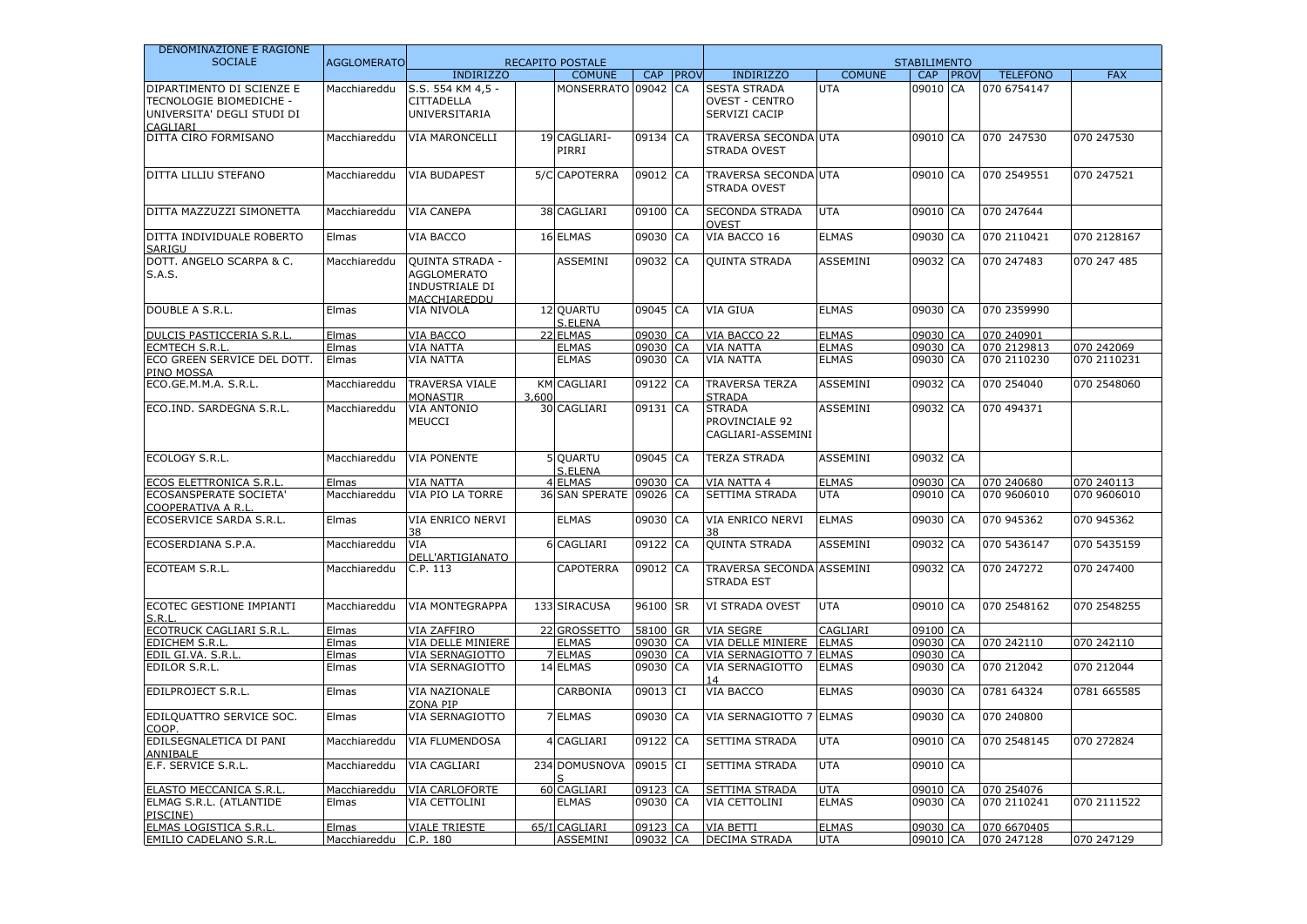| DENOMINAZIONE E RAGIONE                                  |                    |                                                                   |                       |                                   |                   |              |                                                            |                              |                      |          |                          |             |
|----------------------------------------------------------|--------------------|-------------------------------------------------------------------|-----------------------|-----------------------------------|-------------------|--------------|------------------------------------------------------------|------------------------------|----------------------|----------|--------------------------|-------------|
| <b>SOCIALE</b>                                           | <b>AGGLOMERATO</b> |                                                                   |                       | <b>RECAPITO POSTALE</b>           |                   |              |                                                            |                              | <b>STABILIMENTO</b>  |          |                          |             |
|                                                          |                    | <b>INDIRIZZO</b>                                                  |                       | <b>COMUNE</b>                     | CAP               | <b>IPROV</b> | <b>INDIRIZZO</b>                                           | <b>COMUNE</b>                |                      | CAP PROV | <b>TELEFONO</b>          | <b>FAX</b>  |
| <b>ENTUSA S.R.L.</b>                                     | Sarroch            | S.S. 195                                                          | KM<br>21,300          | <b>SARROCH</b>                    | 09018             | CA           | S.S. 195 KM 21,300                                         | <b>SARROCH</b>               | 09018 CA             |          | 070 909201               | 070 9092070 |
| ESO S.R.L.                                               | Sarroch            | S.S. 195                                                          | KM<br>19,100          | <b>SARROCH</b>                    | 09018 CA          |              | S.S. 195 KM 19,100                                         | <b>SARROCH</b>               | 09018 CA             |          | 070 901271               |             |
| <b>ESSEDI S.R.L</b>                                      | Elmas              | <b>VIA BETTI</b>                                                  |                       | 14 ELMAS                          | 09030 CA          |              | VIA BETTI 14                                               | <b>ELMAS</b>                 | 09030 CA             |          | 070 93718                |             |
| EUROCASSE S.R.L                                          | Elmas              | VIA BETTI                                                         |                       | <b>ELMAS</b>                      | 09030 CA          |              | VIA BETTI                                                  | <b>ELMAS</b>                 | 09030 CA             |          | 070 2128193-4            | 070 240851  |
| EUROCASSE S.R.L.                                         | Macchiareddu       | <b>VIA BETTI</b>                                                  |                       | <b>ELMAS</b>                      | 09030 CA          |              | TRAVERSA SECONDA ASSEMINI<br><b>STRADA EST</b>             |                              | 09032 CA             |          | 070 2548023              | 070 240851  |
| EURODIFARM S.R.L.                                        | Elmas              | <b>STRADA</b><br>PROVINCIALE 159                                  | <b>KM</b><br>1,400 CO | <b>CASALMAIOC</b>                 | 26831             | LO           | VIA BETTI 20                                               | <b>ELMAS</b>                 | 09030 CA             |          | 070 242179               | 070 2128992 |
| EUROSARDA S.P.A.                                         | Macchiareddu       | C.P.40                                                            |                       | <b>ASSEMINI</b>                   | 09032 CA          |              | <b>SECONDA STRADA</b><br><b>FST</b>                        | <b>ASSEMINI</b>              | 09032 CA             |          | 070 247180               | 070 247184  |
| EXPRESS SERVICE DI GIUSEPPE<br><b>TESTA S.A.S</b>        | Elmas              | <b>VIA NATTA</b>                                                  |                       | <b>ELMAS</b>                      | 09030             | <b>CA</b>    | <b>VIA NATTA</b>                                           | <b>ELMAS</b>                 | 09030 CA             |          | 070 241221               | 070 241221  |
| F.LLI DESOGUS MARMI S.N.C.                               | Elmas              | <b>VIA NATTA</b>                                                  |                       | <b>ELMAS</b>                      | 09030             | <b>CA</b>    | <b>VIA NATTA</b>                                           | <b>ELMAS</b>                 | 09030 CA             |          | 070 240370               | 070 240370  |
| FANARI TRUCK SERVICE S.R.L                               | Elmas              | VIA OMODEO                                                        |                       | 4 ELMAS                           | 09030 CA          |              | VIA OMODEO 4                                               | <b>ELMAS</b>                 | 09030 CA             |          | 070 240627               | 070 2111396 |
| F.LLI LOCHE S.R.L                                        | Elmas              | VIA SERNAGIOTTO                                                   |                       | 9 ELMAS                           | 09030 CA          |              | VIA SERNAGIOTTO 9 ELMAS                                    |                              | 09030 CA             |          | 070 240796               | 070 240106  |
| F.LLI MASSA S.R.L                                        | Macchiareddu       | C.P.40                                                            |                       | <b>ASSEMINI</b>                   | 09032 CA          |              | <b>TERZA STRADA</b>                                        | <b>ASSEMINI</b>              | 09032 CA             |          | 070 247078               | 070 254576  |
| F.LLI VINCIS LAVORAZIONE<br>MARMI S.N.C.                 | Elmas              | VIA BETTI                                                         |                       | <b>ELMAS</b>                      | 09030             | <b>CA</b>    | <b>VIA MARIO BETTI</b>                                     | <b>ELMAS</b>                 | 09030 CA             |          | 070 241047               | 070 240862  |
| FALEGNAMERIA ARTIGIANA DI<br><b>SERGIO ORRU'</b>         | Elmas              | <b>VIA SEGRE'</b>                                                 |                       | <b>ELMAS</b>                      | 09030             | <b>CA</b>    | <b>VIA SEGRE'</b>                                          | <b>ELMAS</b>                 | 09030 CA             |          | 070 492670               | 070 492670  |
| <b>FARMATEK S.R.L.</b>                                   | Elmas              | C/O FRATELLI<br>CALEGARO S.P.A. -<br>VIA EUGANEA 2                |                       | <b>BRESSEO DI</b><br><b>TEOLO</b> | 35037             | <b>IPD</b>   | PROLUNGAMENTO<br><b>VIA NATTA</b>                          | <b>ELMAS</b>                 | 09030 CA             |          | 070 240828               | 070 240824  |
| FI.BI. S.R.L.                                            | Sarroch            | VIA BOCCACCIO                                                     |                       | 25 SELARGIUS                      | 09047             | CA           | <b>STRADA STATALE</b><br>195 KM 19,100                     | <b>SARROCH</b>               | 09018 CA             |          | 070 900456               | 070 900456  |
| F.I.D. FLANGE INDUSTRIALI E<br>DERIVATI S.R.I            | Macchiareddu       | C/O CSD C.P. 315                                                  |                       | <b>ASSEMINI</b>                   | 09032             | CA           | TRAVERSA SETTIMA<br><b>STRADA</b>                          | <b>UTA</b>                   | 09010 CA             |          | 070 815236               | 070 815234  |
| FLARCO S.R.L.                                            | Elmas              | VIA SERNAGIOTTO                                                   |                       | <b>ELMAS</b>                      | 09030 CA          |              | VIA SERNAGIOTTO                                            | <b>ELMAS</b>                 | 09030 CA             |          | 070 2110213              | 070 2110204 |
| <b>FLUENTER S.R.L</b>                                    | Macchiareddu       | <b>VIA ISCHIA</b>                                                 |                       | 4 CAPOTERRA                       | 09012 CA          |              | SETTIMA STRADA                                             | <b>UTA</b>                   | 09010 CA             |          | 070 71388                | 070 7109266 |
| FLUORSID S.P.A.                                          | Macchiareddu       | C.P. 288                                                          |                       | ASSEMINI                          | 09032 CA          |              | <b>SECONDA STRADA</b><br><b>FST</b>                        | ASSEMINI                     | 09032 CA             |          | 070 246321               | 070 2463262 |
| FOCUS S.P.A.                                             | Elmas              | VIA NERVI<br>(ANGOLO VIA<br>SEGRE')                               |                       | <b>ELMAS</b>                      | 09030             | <b>CA</b>    | VIA NERVI (ANGOLO ELMAS<br>VIA SEGRE')                     |                              | 09030 CA             |          | 0522 516533              |             |
| <b>FORSERVICE S.R.L</b>                                  | Elmas              | <b>VIA CONGIU</b>                                                 |                       | 5 ELMAS                           | 09030 CA          |              | VIA CONGIU 5                                               | <b>ELMAS</b>                 | 09030 CA             |          | 070 2110086              |             |
| FRA.SOR, S.R.L                                           | Elmas              | <b>VIA GIULIO NATTA</b>                                           |                       | <b>ELMAS</b>                      | 09030 CA          |              | VIA GIULIO NATTA                                           | <b>ELMAS</b>                 | 09030 CA             |          |                          | 070 240734  |
| FRADELLONI RAFFAELE E FIGLI<br>S.P.A.                    | Macchiareddu       | TERMINAL<br>PORTUALE -<br>LOCALITA' PORTO<br>CANALE               |                       | CAGLIARI                          | 09123 CA          |              | TERMINAL<br>PORTUALE -<br>LOCALITA' PORTO<br>CANALE        | CAGLIARI                     | 09123 CA             |          | 070 650893               | 070 671004  |
| FREM GROUP S.R.I                                         | Elmas              | <b>VIA CETTOLINI</b>                                              | 18                    | <b>ELMAS</b>                      | 09030 CA          |              | VIA CETTOLINI 18                                           | <b>ELMAS</b>                 | 09030 CA             |          | 070 240822               | 070 240615  |
| FRI.GEN. FRIGORIFERI GENERALI Elmas<br>S.R.L.            |                    | <b>VIA MARIANO GIUA</b><br>ZONA INDUSTRIALE<br><b>CASIC ELMAS</b> |                       | CAGLIARI                          | 09122 CA          |              | VIA MARIANO GIUA<br>ZONA INDUSTRIALE<br><b>CACIP ELMAS</b> | CAGLIARI                     | 09122 CA             |          | 070 240840               | 070 240949  |
| FRIGO PENTA S.R.L                                        | Elmas              | <b>VIA SEGRE'</b>                                                 |                       | 6 ELMAS                           | 09030 CA          |              | VIA SEGRE' 6                                               | <b>ELMAS</b>                 | 09030 CA             |          | 070 241160               | 070 241075  |
| FRIGOSERVIS S.R.L.                                       | Macchiareddu       | C.P.                                                              |                       | 9 ASSEMINI                        | 09032 CA          |              | <b>SESTA STRADA</b><br><b>OVEST</b>                        | <b>UTA</b>                   | 09010 UTA            |          | 070 247268               | 070 2548609 |
| FRUTTITAL S.R.L.                                         | Elmas              | VIA BETTI                                                         |                       | 1 ELMAS                           | 09030 CA          |              | VIA BETTI 1                                                | <b>ELMAS</b>                 | 09030 CA             |          | 070 2326047              |             |
| FTR S.R.L.                                               | Elmas              | VIA BETTI                                                         |                       | 1 ELMAS                           | 09030 CA          |              | VIA BETTI 1                                                | <b>ELMAS</b>                 | 09030 CA             |          | 070 240623               | 070 240691  |
| G.D.S. S.R.L.                                            | Sarroch            | STRADA STATALE<br>195 KM 20                                       |                       | <b>SARROCH</b>                    | 09018 CA          |              | STRADA STATALE<br>195 KM 20                                | <b>SARROCH</b>               | 09018 CA             |          | 070 900391               | 070 901564  |
| <b>GALIMBERTI 3G S.R.L</b>                               | Elmas              | VIA EMILIO SEGRE'                                                 |                       | <b>ELMAS</b>                      | 09030 CA          |              | VIA EMILIO SEGRE'                                          | <b>ELMAS</b>                 | 09030 CA             |          | 070 241331               |             |
| <b>GATTERMAYER S.R.I</b><br>GDT2 ELETTROFORNITURE S.P.A. | Elmas<br>Elmas     | <b>VIA BACCO</b><br><b>VIALE ELMAS</b>                            |                       | 3 ELMAS<br>CAGLIARI               | 09030<br>09122 CA | <b>CA</b>    | VIA BACCO 3<br><b>VIA BETTI</b>                            | <b>ELMAS</b><br><b>ELMAS</b> | 09030 CA<br>09030 CA |          | 070 497639<br>070 240084 | 070 240087  |
|                                                          |                    | KM.3.100                                                          |                       |                                   |                   |              |                                                            |                              |                      |          |                          |             |
| <b>GECA CARNI S.R.L</b>                                  | Elmas              | VIA CETTOLINI                                                     |                       | 39 ELMAS                          | 09030 CA          |              | VIA CETTOLINI 39                                           | <b>ELMAS</b>                 | 09030 CA             |          | 070 211251               | 070 240127  |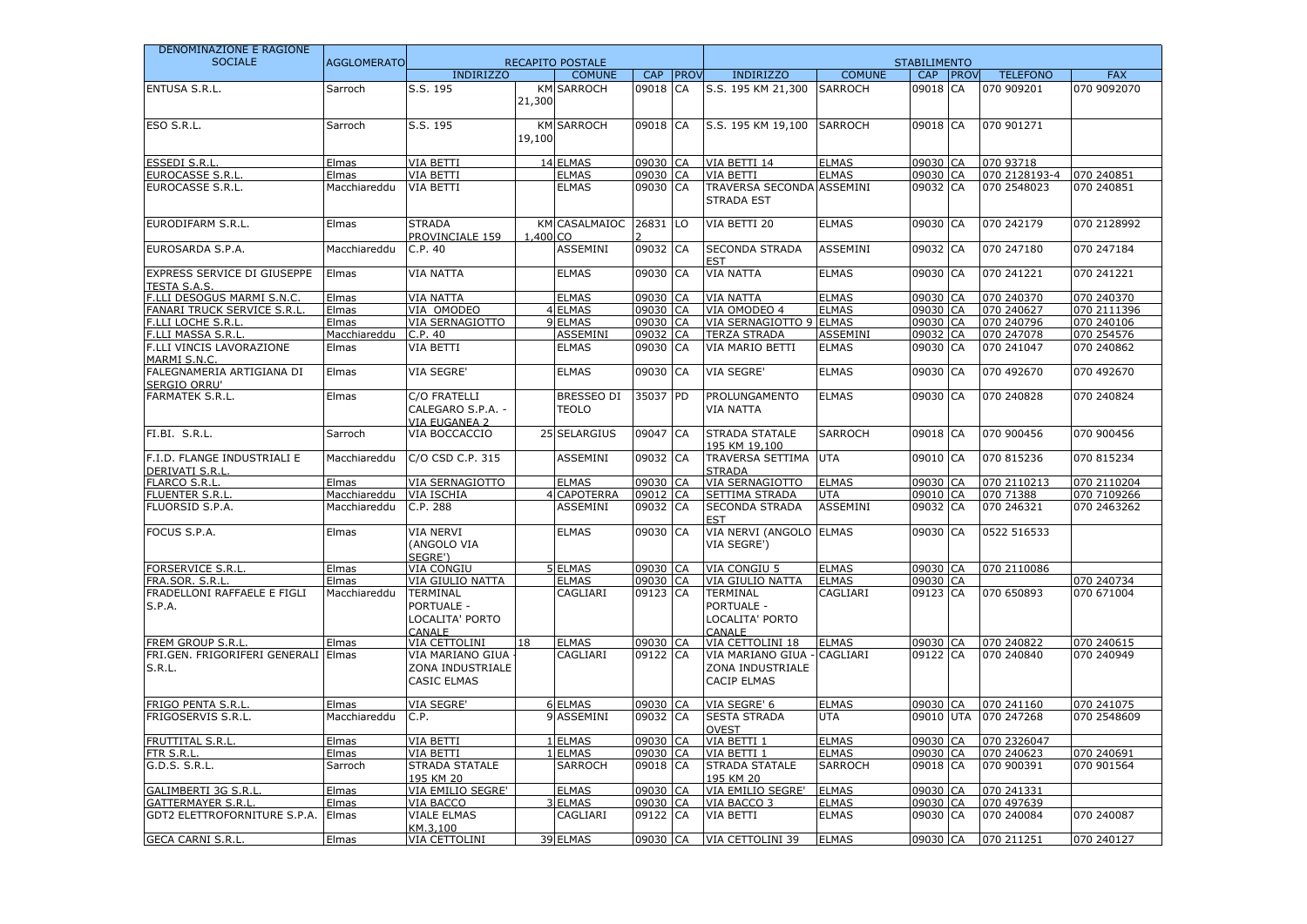| DENOMINAZIONE E RAGIONE                                                           |                    |                                                                          |       |                         |          |             |                                                                          |                 |                     |             |                            |             |
|-----------------------------------------------------------------------------------|--------------------|--------------------------------------------------------------------------|-------|-------------------------|----------|-------------|--------------------------------------------------------------------------|-----------------|---------------------|-------------|----------------------------|-------------|
| <b>SOCIALE</b>                                                                    | <b>AGGLOMERATO</b> |                                                                          |       | <b>RECAPITO POSTALE</b> |          |             |                                                                          |                 | <b>STABILIMENTO</b> |             |                            |             |
|                                                                                   |                    | <b>INDIRIZZO</b>                                                         |       | <b>COMUNE</b>           | CAP      | <b>PROV</b> | <b>INDIRIZZO</b>                                                         | <b>COMUNE</b>   | <b>CAP</b>          | <b>PROV</b> | <b>TELEFONO</b>            | <b>FAX</b>  |
| GE.I.CO. S.R.L.                                                                   | Elmas              | VIA PIETRO<br>VALDONI                                                    |       | 1 ELMAS                 | 09030 VA |             | VIA PIETRO<br>VALDONI, 1                                                 | <b>ELMAS</b>    | 09030 CA            |             |                            |             |
| GELPA S.P.A.                                                                      | Macchiareddu       | C.P.                                                                     |       | 195 ASSEMINI            | 09032    | CA          | <b>DECIMA STRADA</b>                                                     | <b>UTA</b>      | 09010 CA            |             | 070 247442                 | 070 247461  |
| DITTA INDIVIDUALE GENNARELLI<br>GUIDO                                             | Elmas              | VIA DELLE MINIERE                                                        |       | 11 ELMAS                | 09030    | CA          | VIA DELLE MINIERE<br>11                                                  | <b>ELMAS</b>    | 09030 CA            |             | 070 241189                 | 070 2128087 |
| GE.O.S. SARDEGNA S.R.L.                                                           | Elmas              | PROLUNGAMENTO<br><b>VIA NATTA</b>                                        |       | <b>ELMAS</b>            | 09030 CA |             | PROLUNGAMENTO<br><b>VIA NATTA</b>                                        | <b>ELMAS</b>    | 09030 CA            |             | 070 230506                 | 070 2310209 |
| GN CAR S.R.L.                                                                     | Elmas              | VIA SERNAGIOTTO                                                          |       | 22 ELMAS                | 09030    | CA          | VIA SERNAGIOTTO                                                          | <b>ELMAS</b>    | 09030 CA            |             | 070 7330963                | 070 212024  |
| GODDI GROUP S.N.C. DI<br>GIOVANNI BATTISTA GODDI E<br>FIGLI                       | Elmas              | VIA DELLE MINIERE                                                        |       | <b>ELMAS</b>            | 09030    | CA          | VIA DELLE MINIERE                                                        | <b>ELMAS</b>    | 09030 CA            |             | 070 2110080                | 070 2111014 |
| GOLFO DEGLI ANGELI SOC.COOP. Macchiareddu<br>A.R.L.                               |                    | VIA DELLE CICALE                                                         |       | 5 CAGLIARI              | 09132 CA |             | <b>TRAVERSA SECONDA ASSEMINI</b><br><b>STRADA EST</b>                    |                 | 09032 CA            |             | 070 247303 -<br>070 522055 | 070 522056  |
| GRENDI TRASPORTI MARITTIMI<br>S.P.A.                                              | Macchiareddu       | TERMINAL<br>PORTUALE -<br>LOCALITA' PORTO<br>CANALE                      |       | CAGLIARI                | 09123 CA |             | <b>TERMINAL</b><br>PORTUALE -<br>LOCALITA' PORTO<br>CANALE               | CAGLIARI        | 09123 CA            |             | 070 201681                 | 070 288711  |
| <b>GROSS 87 S.R.L.</b>                                                            | Macchiareddu       | LOCALITA' IS<br>TRINCAS SS 131                                           | 5,200 | <b>KM CAGLIARI</b>      | 09122 CA |             | STRADA DORSALE<br>CONSORTILE                                             | <b>UTA</b>      | 09010 CA            |             | 070 2548046                | 070 2548193 |
| <b>GRUE SERVICE S.N.C.</b>                                                        | Macchiareddu       | VIA DEL PINO<br>SOLITARIO                                                |       | ASSEMINI                | 09032 CA |             | <b>TERZA STRADA</b>                                                      | ASSEMINI        | 09032 CA            |             | 070 247059                 |             |
| <b>GRUPPO LESA S.R.L.</b>                                                         | Macchiareddu       | C.P. 233 - POSTE<br>CASIC                                                |       | ASSEMINI                | 09032    | <b>CA</b>   | TRAVERSA B QUINTA ASSEMINI<br><b>STRADA</b>                              |                 | 09032 CA            |             | 070 247063                 | 070 254099  |
| HEINEKEN ITALIA S.P.A.                                                            | Macchiareddu       | <b>VIALE MONZA</b>                                                       |       | 347 MILANO              | 20126 MI |             | LOCALITA' FONTANA CAPOTERRA<br><b>SU PREDI</b>                           |                 | 09012 CA            |             | 070 24691                  | 070 2469265 |
| <b>H3G S.P.A.</b>                                                                 | Elmas              | <b>VIA GIUA</b>                                                          |       | <b>ELMAS</b>            | 09030 CA |             | VIA GIUA                                                                 | <b>ELMAS</b>    | 09030 CA            |             | 070 24151                  |             |
| <b>IBBA COSTRUZIONI S.R.L.</b>                                                    | Macchiareddu       | VIALE DIAZ                                                               |       | 84 QUARTU<br>S.ELENA    | 09045 CA |             | <b>OUARTA STRADA</b>                                                     | ASSEMINI        | 09032 CA            |             | 070 254081                 | 070 254081  |
| ICHNOS AMBIENTE S.R.L.                                                            | Macchiareddu       | SETTIMA STRADA -<br><b>AGGLOMERATO</b><br>INDUSTRIALE DI<br>MACCHIAREDDU |       | <b>UTA</b>              | 09010 CA |             | SETTIMA STRADA -<br><b>AGGLOMERATO</b><br>INDUSTRIALE DI<br>MACCHIAREDDU | <b>UTA</b>      | 09010 CA            |             | 070 247196                 | 070 247196  |
| IDIO SALONIS S.R.L.                                                               | Sarroch            | VIA SAN GIORGIO                                                          |       | 36 SARROCH              | 09018 CA |             | Z.I. PMI - LOCALITA' SARROCH<br>IS PICCIONIS                             |                 | 09018 CA            |             | 070 900172                 |             |
| NUOVA I.CO.M. - NUOVA<br>IMPRESA COSTRUZIONI<br>MANUTENZIONI INDUSTRIALI<br>S.R.L | Macchiareddu       | C.P. 59                                                                  |       | <b>ASSEMINI</b>         | 09032 CA |             | TRAVERSA B QUINTA ASSEMINI<br><b>STRADA</b>                              |                 | 09032 CA            |             | 070 247236                 | 070 247235  |
| I.G.E.S. IMPRESE GESTIONI<br>EDILI SARDE S.R.L                                    | Sarroch            | C.P. 25                                                                  |       | <b>SARROCH</b>          | 09018 CA |             | <b>STRADA STATALE</b><br>195 KM 18,500                                   | <b>SARROCH</b>  | 09018 CA            |             | 070 900569                 | 070 900569  |
| I.P.M. INDUSTRIA PLASTICA<br>MAMUSA S.R.L                                         | Macchiareddu       | C.P. 371                                                                 |       | CAGLIARI                | 09100    | <b>CA</b>   | TRAVERSA B QUINTA ASSEMINI<br><b>STRADA</b>                              |                 | 09032 CA            |             | 070 247157                 | 070 247450  |
| <b>IDEA UNO S.R.L</b>                                                             | Elmas              | <b>VIA NERVI</b>                                                         |       | 1 ELMAS                 | 09030    | <b>ICA</b>  | VIA NERVI 18                                                             | <b>ELMAS</b>    | 09030 CA            |             | 011 2604500                |             |
| IDROMED SARDEGNA S.R.L.                                                           | Elmas              | <b>VIA DELLA</b><br>RINASCITA                                            |       | 14/16 ELMAS             | 09030 CA |             | <b>VIA DELLA</b><br>RINASCITA 14/16                                      | <b>ELMAS</b>    | 09030 CA            |             | 070 240987                 |             |
| IFRAS S.P.A.                                                                      | Elmas              | VIA DELLE MINIERE                                                        |       | 2 ELMAS                 | 09030    | CA          | VIA DELLE MINIERE                                                        | <b>ELMAS</b>    | 09030 CA            |             | 070 2425                   | 070 2425504 |
| IL VILLAGGIO 88 SOCIETA'<br>COOPERATIVA                                           | Macchiareddu       | <b>VIA MALFIDANO</b>                                                     |       | 29 CAGLIARI             | 09121 CA |             | <b>QUARTA STRADA</b>                                                     | ASSEMINI        | 09032 CA            |             | 3351227309                 |             |
| I.M. INNOVATIVE MATERIALS                                                         | Elmas              | <b>VIA SEGRE'</b>                                                        |       | 2/A ELMAS               | 09030 CA |             | VIA SEGRE' 2/A                                                           | <b>ELMAS</b>    | 09030 CA            |             | 070 7542080                |             |
| <b>IMABIT DI BOI GIOVANNI</b>                                                     | Macchiareddu       | C.P. 15                                                                  |       | <b>ASSEMINI</b>         | 09032    | <b>CA</b>   | <b>TERZA STRADA</b>                                                      | <b>ASSEMINI</b> | 09032 CA            |             | 070 247127                 | 070 254750  |
| IMBI S.R.L                                                                        | Macchiareddu       | <b>VIA SEGRE'</b>                                                        |       | 23 ELMAS                | 09030 CA |             | VIA SEGRE'                                                               | <b>ELMAS</b>    | 09030 CA            |             | 070 241264                 |             |
| IMMA IMPIANTI INDUSTRIALI<br>MAMUSA S.P.A.                                        | Macchiareddu       | C.P. 371                                                                 |       | CAGLIARI                | 09100 CA |             | TRAVERSA B QUINTA ASSEMINI<br><b>STRADA</b>                              |                 | 09032 CA            |             | 070 247153                 | 070 247450  |
| GIUSEPPE MEDDA S.R.L.                                                             | Macchiareddu       | VIA E. LOI                                                               |       | 1 CAPOTERRA             | 09012 CA |             | <b>SESTA STRADA</b><br><b>OVEST - CENTRO</b><br>SERVIZI CACIP            | <b>UTA</b>      | 09010 CA            |             |                            |             |
| IMPRESA MANCA - COSTRUZIONI Sarroch<br><b>GENERALI S.P.A.</b>                     |                    | LOC. VILLA D'ORRI                                                        |       | <b>SARROCH</b>          | 09018 CA |             | STRADA STATALE<br>195 KM 18,500                                          | SARROCH         | 09018 CA            |             | 070 900414                 | 070 900000  |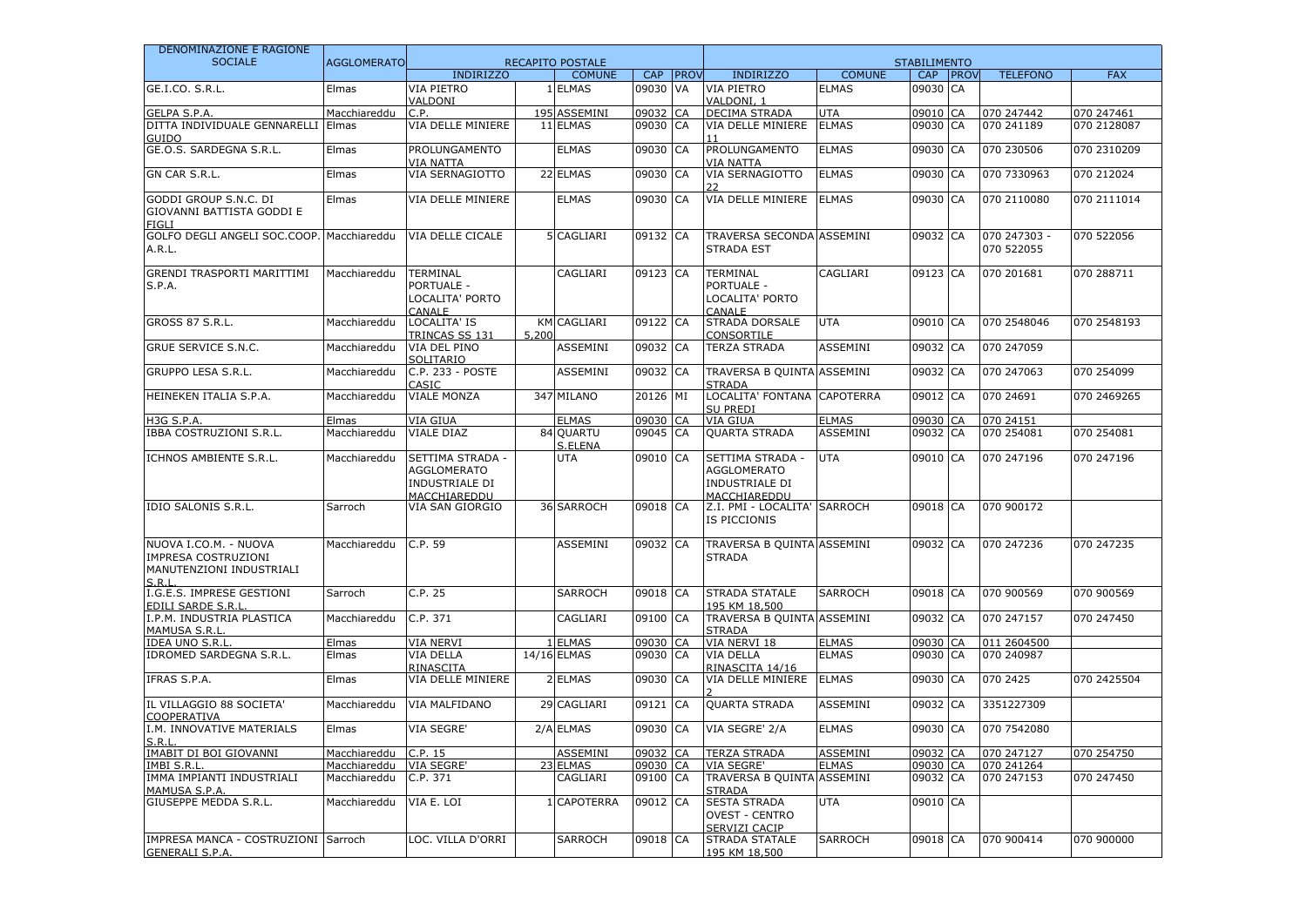| DENOMINAZIONE E RAGIONE                               |                    |                                                                |        |                         |            |             |                                                      |                 |                     |             |                       |              |
|-------------------------------------------------------|--------------------|----------------------------------------------------------------|--------|-------------------------|------------|-------------|------------------------------------------------------|-----------------|---------------------|-------------|-----------------------|--------------|
| <b>SOCIALE</b>                                        | <b>AGGLOMERATO</b> |                                                                |        | <b>RECAPITO POSTALE</b> |            |             |                                                      |                 | <b>STABILIMENTO</b> |             |                       |              |
|                                                       |                    | <b>INDIRIZZO</b>                                               |        | <b>COMUNE</b>           | <b>CAP</b> | <b>PROV</b> | <b>INDIRIZZO</b>                                     | <b>COMUNE</b>   | <b>CAP</b>          | <b>PROV</b> | <b>TELEFONO</b>       | <b>FAX</b>   |
| IMPRESA PELLEGRINI S.R.L.                             | Macchiareddu       | VIA NAZARIO<br><b>SAURO</b>                                    |        | 9 CAGLIARI              | 09123 CA   |             | <b>TRAVERSA TERZA</b><br><b>STRADA</b>               | ASSEMINI        | 09032 CA            |             | 070 247477            | 070 270812   |
| ING. LUIGI CONTIVECCHI S.P.A.                         | Macchiareddu       | C.P. 278                                                       |        | CAGLIARI                | 09100 CA   |             | <b>STRADA</b><br>PROVINCIALE 92<br>CAGLIARI-ASSEMINI | <b>ASSEMINI</b> | 09032 CA            |             | 070 246371            | 070 24637949 |
| INSTEL GROUP SOC. COOP A<br>.R.L                      | Macchiareddu       | <b>VIALE MONASTIR</b>                                          |        | 210 CAGLIARI            | 09100 CA   |             | <b>SETTIMA STRADA</b>                                | <b>UTA</b>      | 09010 CA            |             | 070 2548065           | 070 2549583  |
| INSTALLAZIONI<br>METALMECCANICHE S.R.L.               | Sarroch            | S.S. 195                                                       | 18,800 | <b>KM SARROCH</b>       | 09018 CA   |             | S.S. 195 KM 18,800                                   | <b>SARROCH</b>  | 09018 CA            |             |                       | 070 906063   |
| INTERMODAL TRASPORTI S.R.L.                           | Macchiareddu       | <b>VIA CASILINA SUD</b>                                        | 78,400 | <b>KM FERENTINO</b>     | 03013 FR   |             | <b>TERZA STRADA</b>                                  | ASSEMINI        | 09032 CA            |             | 070 2548051           |              |
| <b>INTERNETTARE S.R.L</b>                             | Elmas              | VIA BACCO                                                      |        | 10 ELMAS                | 09030 CA   |             | VIA BACCO 10                                         | <b>ELMAS</b>    | 09030 CA            |             | 320 7494083           | 070 2128169  |
| <b>IPPOCRATE S.R.L</b>                                | Macchiareddu       | <b>VIA ANCONA</b>                                              |        | 16 CAGLIARI             | 09125 CA   |             | VI STRADA OVEST                                      | <b>UTA</b>      | 09010<br>09032 CA   | CA          | 070 2548241           | 070 2548248  |
| IREN AMBIENTE S.P.A.                                  | Macchiareddu       | <b>STRADA</b><br><b>BORGOFORTE</b>                             |        | 22 PIACENZA             | 29122 CA   |             | <b>QUINTA STRADA</b>                                 | ASSEMINI        |                     |             | 0523 615297           | 0523 615297  |
| <b>IRIS MOBILI S.R.L</b>                              | Elmas              | VIA SAN DAMASO                                                 |        | 15 ROMA                 | 00165 RM   |             | <b>VIA NERVI</b>                                     | <b>ELMAS</b>    | 09030 CA            |             | 06 72967501           |              |
| <b>IRON SHARK S.R.L</b>                               | Macchiareddu       | <b>VIA CARLOFORTE</b>                                          |        | 60 CAGLIARI             | 09100 CA   |             | SETTIMA STRADA                                       | <b>UTA</b>      | 09010 CA            |             | 070 554675            | 070 5510252  |
| ISGAS S.C.A.R.L.                                      | Macchiareddu       | <b>VIA ITALIA</b>                                              |        | 167 CAGLIARI -<br>PIRRI | 09134 CA   |             | TRAVERSA SECONDA ASSEMINI<br><b>STRADA EST</b>       |                 | 09032 CA            |             | 070 2548040           | 070 2548040  |
| ISOLFIN S.P.A.                                        | Sarroch            | <b>VIA MEDULINO</b>                                            |        | 7 RAVENNA               | 48122 RA   |             | S.S. 195 KM 18,800                                   | <b>SARROCH</b>  | 09018 CA            |             | 05 44420301           |              |
| I.S.T. NDT S.R.L.                                     | Sarroch            | <b>VIA ISTRIA</b>                                              |        | 8 CAGLIARI              | 09127 CA   |             | Z.I. PMI - LOCALITA' SARROCH<br>IS PICCIONIS         |                 | 09018 CA            |             | 070 903017            |              |
| <b>ITALFORNAVI S.R.L</b>                              | Elmas              | <b>VIA CETTOLINI</b>                                           |        | 33 ELMAS                | 09030 CA   |             | VIA CETTOLINI 33                                     | <b>ELMAS</b>    | 09030 CA            |             | 070 2110007           | 070 2111676  |
| ITALIA DISTRIBUZIONI S.P.A.                           | Elmas              | VIA CETTOLINI                                                  |        | 36 ELMAS                | 09030 CA   |             | VIA CETTOLINI 36                                     | <b>ELMAS</b>    | 09030 CA            |             | 070 212329            |              |
| <b>ITALTELECO S.R.L.</b>                              | Sarroch            | VIA FIGARI                                                     |        | 7 CAGLIARI              | 09131 CA   |             | <b>STRADA STATALE</b><br>195 KM 19,100               | <b>SARROCH</b>  | 09018 CA            |             | 070 554212            | 070 554310   |
| <b>ACENTRASS V.I. S.R.L</b>                           | Elmas              | <b>VIA NATTA</b>                                               |        | <b>ELMAS</b>            | 09030 CA   |             | <b>VIA NATTA</b>                                     | <b>ELMAS</b>    | 09030 CA            |             | 070 77500             | 070 7753101  |
| JAGUAR SARDEGNA S.R.L                                 | Elmas              | <b>VIA BACCO</b>                                               |        | <b>ELMAS</b>            | 09030 CA   |             | VIA BACCO                                            | <b>ELMAS</b>    | 09030 CA            |             | 070 240707            | 070 2111634  |
| KSB ITALIA S.P.A.                                     | Macchiareddu       | <b>VIA MASSIMO</b><br>D'AZEGLIO                                |        | 32 CONCOREZZO 20863 MB  |            |             | TRAVERSA B QUINTA MACCHIAREDDU<br><b>STRADA</b>      |                 | 09032 CA            |             | 070 2548181           | 070 2548290  |
| L'ASSISTENZA S.R.L                                    | Elmas              | VIA SEGRE'                                                     |        | 16 ELMAS                | 09030 CA   |             | VIA SEGRE' 16                                        | <b>ELMAS</b>    | 09030 CA            |             | 070 961356            |              |
| LA CASA DEL GRANO S.R.L.                              | Elmas              | <b>VIA CETTOLINI</b>                                           |        | 52/54 ELMAS             | 09030 CA   |             | VIA CETTOLINI<br>52/54                               | <b>ELMAS</b>    | 09030 CA            |             | 070 240401            | 070 240405   |
| LA TAZZA D'ORO S.R.L.                                 | Macchiareddu       | <b>CASELLA POSTALE</b><br>75 CAGLIARI 15                       |        | CAGLIARI                | 09122 CA   |             | OTTAVA STRADA                                        | ASSEMINI        | 09032 CA            |             | 070 240341            | 070 240427   |
| LACONI S.R.L.                                         | Elmas              | VIA SERNAGIOTTO                                                |        | 11 ELMAS                | 09030 CA   |             | VIA SERNAGIOTTO                                      | <b>ELMAS</b>    | 09030 CA            |             | 070 242055            | 070 242055   |
| LAI AUTOMOBILI S.R.L                                  | Elmas              | VIA BACCO                                                      |        | 14 ELMAS                | 09030 CA   |             | VIA BACCO 14                                         | <b>ELMAS</b>    | 09030 CA            |             | 070 242184            | 070 242198   |
| LATRIZA S.R.L.                                        | Macchiareddu       | C.P. 155 C/O<br><b>UFFICIO POSTALE -</b><br><b>VIA CARMINE</b> |        | 201 ASSEMINI            | 09032 CA   |             | <b>QUARTA STRADA</b><br>EST                          | ASSEMINI        | 09032 CA            |             | 070 247159            | 070 247159   |
| LAYHER S.P.A.                                         | Sarroch            | VIA LEONARDO DA<br><b>VINCI</b>                                |        | 12 BOLZANO              | 39100 CA   |             | Z.I. PMI - LOCALITA' SARROCH<br>IS PICCIONIS         |                 | 09018 CA            |             | 045 9200800           | 045 9200801  |
| <b>LEONE MARIANO</b>                                  | Macchiareddu       | VIA DEI GLICINI<br>LOCALITA' FRUTTI<br>D'ORO                   |        | 10 CAPOTERRA            | 09012 CA   |             | SETTIMA STRADA                                       | <b>UTA</b>      | 09010 CA            |             | 070 720326 -<br>71565 | 070 722296   |
| LICARBUS DI ZANDA MONICA E<br><u>C. S.A.S.</u>        | Elmas              | VIA SAN SPERATE                                                |        | 81 SESTU                | 09028 CA   |             | <b>VIA DELLE MINIERE</b>                             | <b>ELMAS</b>    | 09030 CA            |             | 070 2128014           | 070 212786   |
| LICARBUS DI ZANDA MONICA E<br>C. S.A.S.               | Macchiareddu       | <b>VIA SAN SPERATE</b>                                         |        | 81 SESTU                | 09028 CA   |             | <b>TERZA STRADA</b>                                  | ASSEMINI        | 09032 CA            |             | 070 247388            | 070 212786   |
| LIOUIGAS S.P.A.                                       | Sarroch            | <b>VIA CEFALONIA</b>                                           |        | 70 BRESCIA              | 25124 BS   |             | S.S. 195 KM.18.875 SARROCH                           |                 | 09018 CA            |             | 070 909221            | 070 90922325 |
| LISA S.R.L                                            | Elmas              | VIA BACCO                                                      |        | 10/12 ELMAS             | 09030 CA   |             | <b>VIA BACCO, 10/12</b>                              | <b>ELMAS</b>    | 09030 CA            |             | 070 2128169           | 070 2128103  |
| <b>L.I.SAR LAVANDERIE</b><br>INDUSTRIALI SARDE S.P.A. | Macchiareddu       | C.P. 238 - POSTE<br>CASIC                                      |        | ASSEMINI                | 09032 CA   |             | TRAVERSA SECONDA ASSEMINI<br><b>STRADA EST</b>       |                 | 09032 CA            |             | 070 247025            | 070 247007   |
| DITTA LOCCI IGNAZIO                                   | Macchiareddu       | VIA BARONIA                                                    |        | 10 ASSEMINI             | 09032 CA   |             | <b>TERZA STRADA</b>                                  | ASSEMINI        | 09032 CA            |             | 070 247456            | 070 247457   |
| LOGISTA ITALIA S.P.A.                                 | Elmas              | VIA PIETRO<br>VALDONI                                          |        | 7 ELMAS                 | 09030 CA   |             | VIA PIETRO<br>VALDONI, 7                             | <b>ELMAS</b>    | 09030 CA            |             | 070 2509218           | 070 2509210  |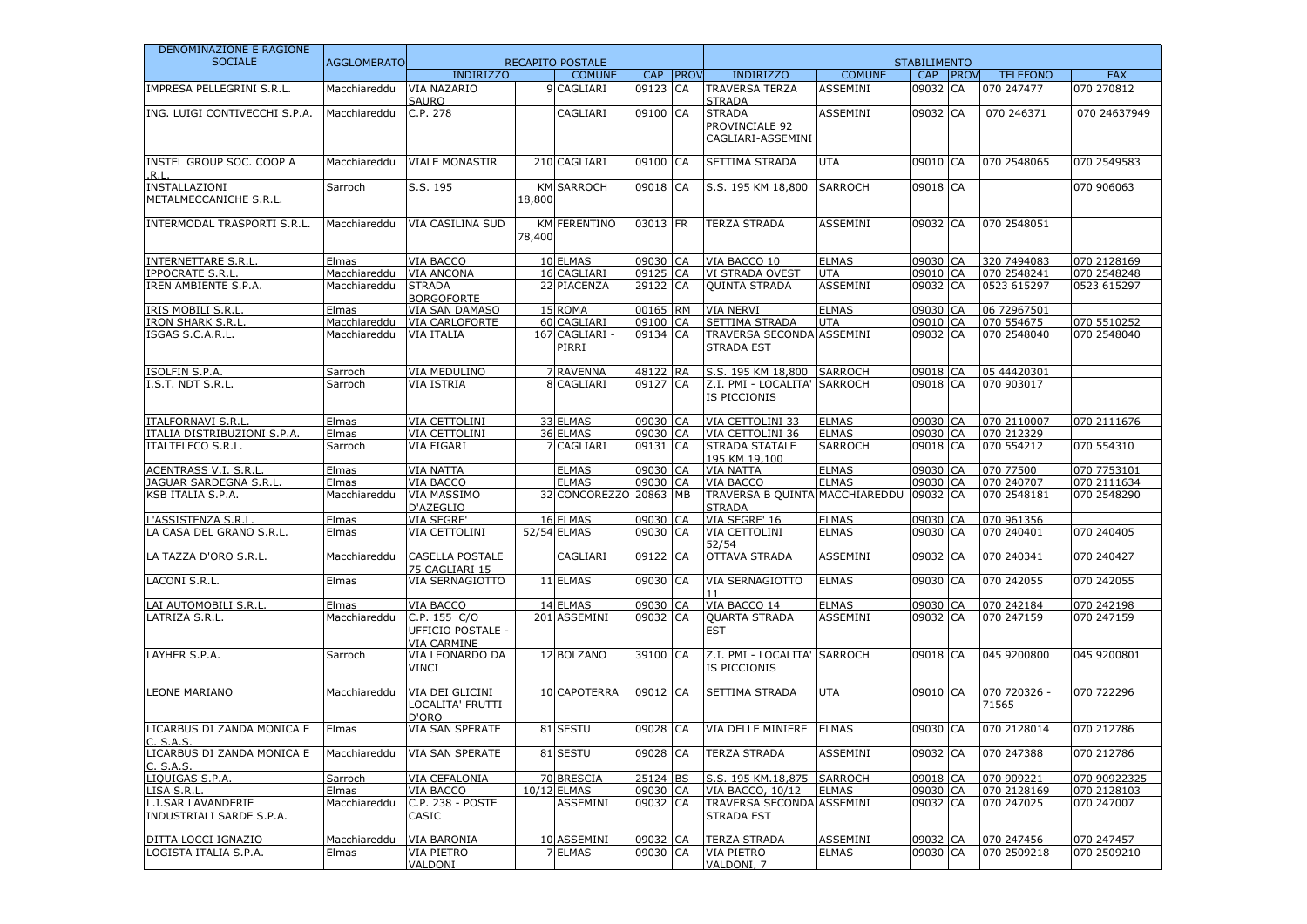| DENOMINAZIONE E RAGIONE                                                   |                    |                                                                           |        |                                  |            |             |                                             |                 |                     |             |                         |             |
|---------------------------------------------------------------------------|--------------------|---------------------------------------------------------------------------|--------|----------------------------------|------------|-------------|---------------------------------------------|-----------------|---------------------|-------------|-------------------------|-------------|
| <b>SOCIALE</b>                                                            | <b>AGGLOMERATO</b> |                                                                           |        | <b>RECAPITO POSTALE</b>          |            |             |                                             |                 | <b>STABILIMENTO</b> |             |                         |             |
|                                                                           |                    | <b>INDIRIZZO</b>                                                          |        | <b>COMUNE</b>                    | <b>CAP</b> | <b>PROV</b> | <b>INDIRIZZO</b>                            | <b>COMUNE</b>   | <b>CAP</b>          | <b>PROV</b> | <b>TELEFONO</b>         | <b>FAX</b>  |
| LOG ITALY GROUP S.R.L                                                     | Elmas              | VIA CONGIU                                                                |        | 5 ELMAS                          | 09030      | CA          | VIA CONGIU 5                                | <b>ELMAS</b>    | 09030 CA            |             |                         |             |
| LOGISTICA VILLANO S.R.L.                                                  | Macchiareddu       | VIA GIOVANNI XXIII                                                        |        | 22 ANGRI                         | 84012 SA   |             | SETTIMA STRADA                              | <b>UTA</b>      | 09010 CA            |             | 070 254035              |             |
| LONGONI S.R.L.                                                            | Elmas              | PROL. VIA NATTA -<br>Z.I. CASIC                                           |        | <b>ELMAS</b>                     | 09030      | <b>CA</b>   | PROL. VIA NATTA -<br>Z.I. CACIP             | <b>ELMAS</b>    | 09030 CA            |             | 070 2110175             | 070 2128247 |
| L'UNIONE EDITORIALE S.P.A.                                                | Elmas              | VIALE REGINA<br>ELENA 14                                                  |        | CAGLIARI                         | 09124 CA   |             | <b>VIALE ELMAS</b>                          | <b>ELMAS</b>    | 09030 CA            |             | 070 216088              | 070 216977  |
| M.A.R.IND. S.R.L                                                          | Elmas              | S.S. 130 KM 9,800                                                         |        | <b>ELMAS</b>                     | 09030      | <b>ICA</b>  | VIA EMILIO SEGRE'                           | <b>ELMAS</b>    | 09030 CA            |             | 070 941227              | 070 946919  |
| MAURO ACCIAI INOSSIDABILI<br>S.R.L                                        | Macchiareddu       | <b>VIALE TRIESTE</b>                                                      |        | 63/D CAGLIARI                    | 09123 CA   |             | OTTAVA STRADA                               | ASSEMINI        | 09032 CA            |             | 070 669121              | 070 668701  |
| M.IN.T.OR. MONTAGGI<br><b>INDUSTRIALI TECNICHE</b><br>ORGANIZZATIVE S.R.L | Macchiareddu       | C.P. 199                                                                  |        | <b>ASSEMINI</b>                  | 09032 CA   |             | TRAVERSA A QUINTA ASSEMINI<br><b>STRADA</b> |                 | 09032 CA            |             | 070 247315              | 070 2048120 |
| M.IN.T.OR. MONTAGGI<br>INDUSTRIALI TECNICHE<br>ORGANIZZATIVE S.R.L        | Sarroch            | <b>FRUTTI D'ORO 1'</b><br><b>VIALE CENTRALE</b>                           |        | 20 CAPOTERRA                     | 09012 CA   |             | <b>STRADA STATALE</b><br>195 KM 18,500      | SARROCH         | 09018 CA            |             | 070 9091075 -<br>900484 | 070 900484  |
| M.V.M. S.R.L.                                                             | Elmas              | VIA EMILIO SEGRE'                                                         |        | 9/11 ELMAS                       | 09030 CA   |             | VIA EMILIO SEGRE'<br>9/11                   | <b>ELMAS</b>    | 09030 CA            |             | 070 2110268             | 070 2111753 |
| MAIN GRU S.R.L.                                                           | Macchiareddu       | C.P. 27 - POSTE<br>CASIC                                                  |        | ASSEMINI                         | 09032      | CA          | VI STRADA EST                               | ASSEMINI        | 09032 CA            |             | 070 2448184             |             |
| <b>MANITECH S.R.L.</b>                                                    | Elmas              | <b>VIA NERVI</b>                                                          |        | 12 ELMAS                         | 09030 CA   |             | VIA NERVI 12                                | <b>ELMAS</b>    | 09030 CA            |             | 070 240431              |             |
| MAPPAS S.R.L.                                                             | Macchiareddu       | C/O GELPA C.P. 195                                                        |        | ASSEMINI                         | 09032 CA   |             | SETTIMA STRADA                              | <b>UTA</b>      | 09010 CA            |             | 070 247442              | 070 247461  |
| MARGAGLIOTTI FABRIZIO                                                     | Macchiareddu       | VIA SAN<br><b>BENEDETTO</b>                                               |        | 33/C CAGLIARI                    | 09128 CA   |             | <b>QUARTA STRADA</b>                        | <b>ASSEMINI</b> | 09032 CA            |             | 070 247024              | 070 247307  |
| MARJCAR S.R.L                                                             | Macchiareddu       | C.P. 54                                                                   |        | <b>ASSEMINI</b>                  | 09032      | CA          | <b>OUINTA STRADA</b>                        | <b>ASSEMINI</b> | 09032 CA            |             | 070 247070              | 070 254170  |
| MARINI S.P.A.                                                             | Macchiareddu       | <b>VIALE MONASTIR</b>                                                     | 10,300 | <b>KM SESTU</b>                  | 09028 CA   |             | TRAVERSA SETTIMA<br><b>STRADA</b>           | <b>UTA</b>      | 09010 CA            |             | 070 2548156             | 070 2548353 |
| MARR S.P.A                                                                | Macchiareddu       | <b>VIA SPAGNA</b>                                                         |        | 20 RIMINI                        | 47921 RN   |             | <b>OUINTA STRADA</b>                        | <b>ASSEMINI</b> | 09032 CA            |             | 070 24601               | 070 2460223 |
| MASSUCCO T S.R.L                                                          | Elmas              | VIA OMODEO                                                                |        | <b>SNC ELMAS</b>                 | 09030 CA   |             | VIA OMODEO SNC                              | <b>ELMAS</b>    | 09030 CA            |             | 070 7058026             |             |
| MAURELLI S.P.A.                                                           | Elmas              | VIA GIUA                                                                  |        | <b>ELMAS</b>                     | 09030      | CA          | VIA GIUA                                    | <b>ELMAS</b>    | 09030 CA            |             | 081 18022625            |             |
| ME.DI.TRANS. AUTOTRASPORTI                                                | Elmas              | <b>VIA CAGLIARI</b>                                                       |        | 14 CAPOTERRA                     | 09012      | CA          | <b>TERZA STRADA</b>                         | ASSEMINI        | 09032 CA            |             | 3939312361              |             |
| ME.LA.S. METAL LAMINA SARDA<br>DI TULLI ANTONIO E C. S.A.S.               | Elmas              | VIA SERNAGIOTTO                                                           |        | 5 ELMAS                          | 09030 CA   |             | VIA SERNAGIOTTO 5 ELMAS                     |                 | 09030 CA            |             | 070 240131              | 070 240554  |
| MESA SURGELATI S.R.L.                                                     | Macchiareddu       | C.P. 28 - POSTE<br>CASIC                                                  |        | ASSEMINI                         | 09032 CA   |             | SETTIMA STRADA                              | <b>UTA</b>      | 09032 CA            |             | 070 2491243             | 070 2491253 |
| METRO SELF SERVICE<br>ALL'INGROSSO ELMAS S.P.A                            | Elmas              | VIA XXV APRILE                                                            |        | 23 SAN DONATO<br><b>MILANESE</b> | 20097      | MI          | VIALE ELMAS 208                             | <b>ELMAS</b>    | 09030 CA            |             | 070 529021              | 070 5290257 |
| MICROBIOL DI SERGIO MURGIA & Macchiareddu<br>C. S.N.C.                    |                    | C.P. 68                                                                   |        | <b>UTA</b>                       | 09010 CA   |             | SETTIMA STRADA                              | <b>UTA</b>      | 09010 CA            |             | 070 247162              | 070 247163  |
| MI.DA CHARTER S.R.L                                                       | Macchiareddu       | VIA DELLA PINETA                                                          |        | 78 CAGLIARI                      | 09126 CA   |             | SETTIMA STRADA                              | <b>UTA</b>      | 09010 CA            |             | 3489031480              |             |
| M.L. S.R.L.                                                               | Macchiareddu       | VIA DOLCETTA                                                              |        | 14 CAGLIARI                      | 09122 CA   |             | <b>NONA STRADA</b>                          | <b>UTA</b>      | 09010 CA            |             | 070 247466              |             |
| <b>MOON RIVER S.R.L</b>                                                   | Elmas              | VIA CETTOLINI                                                             |        | 7 ELMAS                          | 09030 CA   |             | VIA CETTOLINI 7                             | <b>ELMAS</b>    | 09030 CA            |             | 070 42811               |             |
| MOTORTOWN SERVICE S.A.S.                                                  | Elmas              | VIA BETTI                                                                 |        | ELMAS                            | 09030      | CA          | <b>VIA BETTI</b>                            | <b>ELMAS</b>    | 09030 CA            |             | 070 2110105             | 070 2110105 |
| M.P.S. MATERIE PRIME DELLA<br>SARDEGNA S.R.L                              | Macchiareddu       | <b>CASELLA POSTALE</b><br>91 POSTE CASIC                                  |        | <b>ASSEMINI</b>                  | 09032 CA   |             | <b>TRAVERSA TERZA</b><br><b>STRADA</b>      | ASSEMINI        | 09032 CA            |             | 070 247232              | 070 247232  |
| MS ISOLAMENTI S.P.A.                                                      | Sarroch            | S.S. 195                                                                  | 18,8   | <b>KM SARROCH</b>                | 09018 CA   |             | S.S. 195 KM 18,800                          | <b>SARROCH</b>  | 09018 CA            |             | 0362 531315             | 0362 531333 |
| MTS S.P.A.                                                                | Elmas              | <b>VIA NATTA</b>                                                          |        | 30/32 ELMAS                      | 09030 CA   |             | VIA NATTA 30/32                             | <b>ELMAS</b>    | 09030 CA            |             | 070 2110337             |             |
| NATURGHIACCIO S.R.L.                                                      | Macchiareddu       | <b>SESTA STRADA</b><br><b>OVEST - ZONA</b><br>INDUSTRIALE<br>MACCHIAREDDU |        | UTA                              | 09010 CA   |             | <b>SESTA STRADA</b><br><b>OVEST</b>         | <b>UTA</b>      | 09010 CA            |             | 070 7332008             |             |
| NIVEA S.P.A. - LAVANDERIA<br>INDUSTRIALE                                  | Macchiareddu       | C.P. 1 - POSTE<br>CASIC                                                   |        | ASSEMINI                         | 09032 CA   |             | <b>QUINTA STRADA</b>                        | ASSEMINI        | 09032 CA            |             | 070 247044              | 070 247047  |
| NOLEGGIORA DI TEDESCO<br>FEDERICA S.N.C. & C.                             | Elmas              | VIA NERVI                                                                 |        | 1 ELMAS                          | 09030 CA   |             | VIA NERVI 18                                | <b>ELMAS</b>    | 09030 CA            |             | 3917492645              |             |
| NUOVA C.M.T.P. DI NICOLA<br>DESSI'                                        | Elmas              | <b>VIA NERVI</b>                                                          |        | 9/11 ELMAS                       | 09030 CA   |             | VIA NERVI 9/11                              | <b>ELMAS</b>    | 09030 CA            |             | 070 241193              | 070 2110379 |
| NUOVA CO.M.I.M. S.R.L.                                                    | Macchiareddu       | <b>VIA DELLE FONTANE</b><br>SN. - LOCALITA'<br>SANTA ROSA                 |        | <b>CAPOTERRA</b>                 | 09012 CA   |             | <b>SETTIMA STRADA</b>                       | UTA             | 09010 CA            |             | 070 254065              | 070 254380  |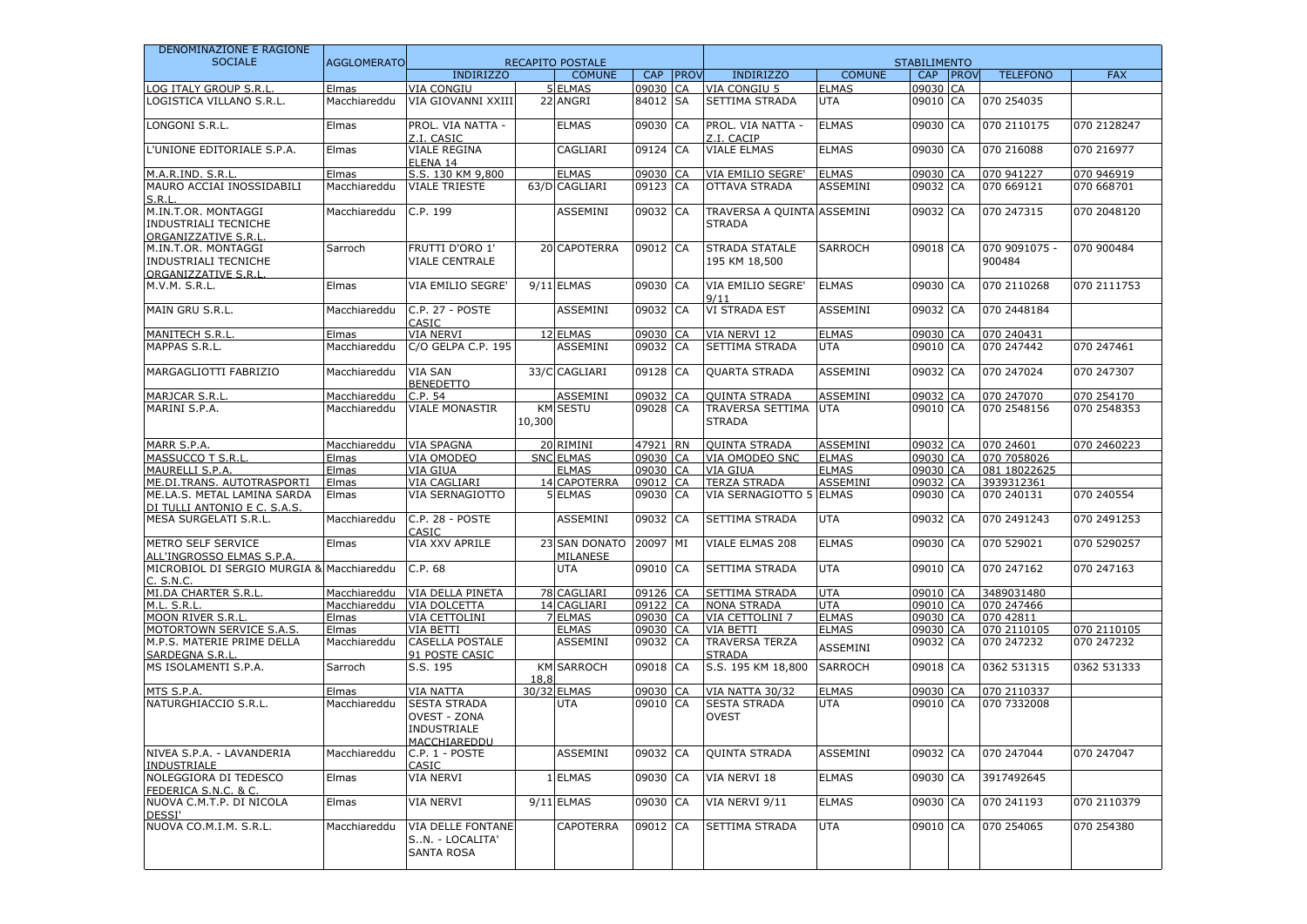| DENOMINAZIONE E RAGIONE                             |                    |                                             |                               |            |             |                                                       |                  |                     |    |                          |              |
|-----------------------------------------------------|--------------------|---------------------------------------------|-------------------------------|------------|-------------|-------------------------------------------------------|------------------|---------------------|----|--------------------------|--------------|
| <b>SOCIALE</b>                                      | <b>AGGLOMERATO</b> |                                             | <b>RECAPITO POSTALE</b>       |            |             |                                                       |                  | <b>STABILIMENTO</b> |    |                          |              |
|                                                     |                    | <b>INDIRIZZO</b>                            | <b>COMUNE</b>                 | <b>CAP</b> | <b>PROV</b> | <b>INDIRIZZO</b>                                      | <b>COMUNE</b>    | CAP PROV            |    | <b>TELEFONO</b>          | <b>FAX</b>   |
| NUOVA FIBER PLAST S.R.I                             | Macchiareddu       | C.P. 187                                    | <b>ASSEMINI</b>               | 09032      | CA          | <b>TERZA STRADA</b>                                   | ASSEMINI         | 09032               | CA | 070 247357               | 070 247357   |
| NUOVA MATERIE PRIME<br>MEDITERRANEE S.R.L.S.        | Macchiareddu       | TERZA STRADA                                | <b>ASSEMINI</b>               | 09032      | CA          | <b>TERZA STRADA</b>                                   | ASSEMINI         | 09032 CA            |    | 070 247508               |              |
| <b>NUOVA SARDA</b>                                  | Elmas              | <b>VIA NERVI</b>                            | <b>ELMAS</b>                  | 09030      | CA          | <b>VIA NERVI</b>                                      | <b>ELMAS</b>     | 09030 CA            |    | 070 212061               | 070 240697   |
| ELETTROMECCANICA S.R.I                              |                    |                                             |                               |            |             |                                                       |                  |                     |    |                          |              |
| NUOVA SARMAPLASTIK S.R.L.                           | Macchiareddu       | C.P. 10                                     | <b>POSTE</b><br>ASSEMINI      | 09032 CA   |             | <b>QUINTA STRADA</b>                                  | ASSEMINI         | 09032 CA            |    | 070 247151               | 070 247179   |
| NUOVA SPECIAL CAR S.R.I                             | Elmas              | VIA SERNAGIOTTO                             | <b>ELMAS</b>                  | 09030      | CA          | VIA SERNAGIOTTO                                       | <b>ELMAS</b>     | 09030 CA            |    | 070 241182               | 070 212024   |
| NOVANTUNO S.R.L.                                    | Elmas              | VIA DELLA<br>RINASCITA                      | 14/16 ELMAS                   | 09030      | CA          | <b>VIA DELLA</b><br>RINASCITA 14/16                   | <b>ELMAS</b>     | 09030 CA            |    | 070 210101               | 070 2101020  |
| O.M.R. OFFICINE MECCANICHE<br>RIUNITE S.P.A         | Elmas              | VIA CETTOLINI                               | <b>ELMAS</b>                  | 09030      | CA          | VIA CETTOLINI                                         | <b>ELMAS</b>     | 09030 CA            |    | 070 240121               | 070 240395   |
| OFFICINA PALA DI PALA DAVIDE                        | Elmas              | VIA BETTI                                   | 40 ELMAS                      | 09034      | CA          | VIA BETTI 40                                          | <b>ELMAS</b>     | 09030 CA            |    | 070 240202               | 070 242035   |
| OFFICINA MECCANICA GIOVANNI                         | Elmas              | VIA DELLE MINIERE                           | 14 ELMAS                      | 09030      | CA          | VIA DELLE MINIERE                                     | <b>ELMAS</b>     | 09030 CA            |    | 070 240013               | 070 240013   |
| <b>FANARI</b>                                       |                    |                                             |                               |            |             | 14                                                    |                  |                     |    |                          |              |
| OFFICINE URAS S.R.L.                                | Elmas              | VIA DELLE MINIERE                           | <b>ELMAS</b>                  | 09030      | CA          | VIA DELLE MINIERE                                     | <b>ELMAS</b>     | 09030 CA            |    | 070 2110313 -<br>2110348 | 070 2128098  |
| <b>OLII COMBUSTIBILI</b>                            | Elmas              | VIA EMILIO SEGRE'                           | 4 ELMAS                       | 09030      | <b>CA</b>   | VIA EMILIO SEGRE'                                     | <b>ELMAS</b>     | 09030 CA            |    | 070 240725               | 070 240726   |
| RISCALDAMENTO INDUSTRIALE<br>O.C.R.I.S.R.I          |                    |                                             |                               |            |             |                                                       |                  |                     |    |                          |              |
| OLM - OFFICINE LAVORAZIONI<br>METALMECCANICHE S.R.I | Macchiareddu       | <b>VIA SAN PAOLO</b>                        | 36 CAGLIARI                   | 09123      | CA          | <b>TRAVERSA TERZA</b><br><b>STRADA</b>                | <b>ASSEMINI</b>  | 09032 CA            |    | 070 274781               |              |
| OLIMAR AUTOTRASPORTI DI<br>CASTEGNARO MARILENE      | Macchiareddu       | VIA FERRUCCIO<br>PARRI                      | 3/A MONSERRATO 09042          |            | CA          | <b>QUINTA STRADA</b>                                  | ASSEMINI         | 09032 CA            |    | 3472662735               |              |
| ORSO IMPIANTI S.A.S.                                | Macchiareddu       | C.P. 5 - POSTE<br>CASIC                     | <b>ASSEMINI</b>               | 09032 CA   |             | <b>QUARTA STRADA</b>                                  | <b>ASSEMINI</b>  | 09032 CA            |    | 070 254056               | 070 254345   |
| P.A.D. S.R.L.                                       | Macchiareddu       | VIA CIRO MENOTTI                            | 33/A QUARTU<br><b>S.ELENA</b> | 09045      | CA          | LOCALITA' FONTANA<br><b>SU PREDI</b>                  | <b>CAPOTERRA</b> | 09010 CA            |    | 3246806416               |              |
| PAGLIANI SERVICE S.R.L.                             | Elmas              | VIA DELLE MINIERE                           | 22 ELMAS                      | 09030      | CA          | VIA DELLE MINIERE<br>つつ                               | <b>ELMAS</b>     | 09030 CA            |    | 077437725                | 0774357702   |
| PANINO SERVICE DI PIAZZA<br>ANTONINO                | Elmas              | <b>VIA PIETRO</b><br>VALDONI                | <b>ELMAS</b>                  | 09030      | CA          | VIA PIETRO<br>VALDONI                                 | <b>ELMAS</b>     | 09030 CA            |    | 070 2042501              |              |
| PAPIRO SARDA S.R.L                                  | Macchiareddu       | C.P. 56                                     | <b>ASSEMINI</b>               | 09032 CA   |             | <b>DECIMA STRADA</b>                                  | <b>UTA</b>       | 09010 CA            |    | 070 247248               | 070 247169   |
| PARCOGIOIE S.R.L                                    | Elmas              | PROL. VIA NATTA                             | <b>ELMAS</b>                  | 09030 CA   |             | PROL. VIA NATTA                                       | <b>ELMAS</b>     | 09030 CA            |    | 049 9900124              |              |
| PARTESA SARDEGNA S.R.L.                             | Macchiareddu       | VIA PREDDA<br>NIEDDA - STRADA<br>38 N. 43/G | SASSARI                       | 07100 SS   |             | <b>OTTAVA STRADA</b>                                  | <b>ASSEMINI</b>  | 09032 CA            |    | 070 2548192              | 070 240830   |
| PIELLE S.R.L.                                       | Macchiareddu       | VIA FILIPPO TURATI                          | 27 NOVATE<br>MILANESE         | 20026      | MI          | OTTAVA STRADA                                         | <b>ASSEMINI</b>  | 09032 CA            |    | 070 247463               |              |
| PIMAPAN S.R.L.                                      | Macchiareddu       | VIA PO                                      | 4 CAGLIARI                    | 09122      | CA          | <b>SESTA STRADA</b><br><b>OVEST</b>                   | ASSEMINI         | 09032 CA            |    | 070 247451               | 070 259543   |
| PISCINE CORPORATION & C.<br>SOC. CONS. A R.I        | Macchiareddu       | VIA MACHIAVELLI                             | 36 CAGLIARI                   | 09129      | CA          | <b>SETTIMA STRADA</b>                                 | <b>UTA</b>       | 09010 CA            |    | 070 247253               | 070 254645   |
| POLIMERI EUROPA S.P.A                               | Sarroch            | S.S. 195 KM 18.8                            | <b>SARROCH</b>                | 09018      | CA          | S.S. 195 KM 18,800                                    | <b>SARROCH</b>   | 09018 CA            |    | 070 90901                | 070 9090502  |
| POLIPLAST S.R.L.                                    | Macchiareddu       | <b>VIA PONENTE</b>                          | <b>QUARTU</b>                 | 09045      | CA          | <b>TERZA STRADA</b>                                   | <b>ASSEMINI</b>  | 09032 CA            |    |                          |              |
| POLITEC S.R.L.                                      | Macchiareddu       | C.P. 3 - POSTE                              | S.ELENA<br><b>ASSEMINI</b>    | 09032      | CA          | SETTIMA STRADA                                        | <b>UTA</b>       | 09010 CA            |    | 070 2548176              | 070 247104   |
| POLITEC S.R.L                                       | <b>ELMAS</b>       | CASIC<br>VIA SERNAGIOTTO                    | <b>7 ELMAS</b>                | 09030      | CA          | VIA SERNAGIOTTO 7 ELMAS                               |                  | 09030 CA            |    | 070 2548106              |              |
| PNEUSMARKET S.R.L.                                  | Elmas              | VIA DELLA                                   | 14/16 ELMAS                   | 09030 CA   |             | <b>VIA DELLA</b>                                      | <b>ELMAS</b>     | 09030 CA            |    | 070 210101               | 070 2101020  |
|                                                     |                    | RINASCITA                                   |                               |            |             | RINASCITA 14/16                                       |                  |                     |    |                          |              |
| PORTO INDUSTRIALE CAGLIARI<br>S.P.A                 | Macchiareddu       | C.P. 483 - CAGLIARI<br>CENTRO               | CAGLIARI                      | 09124      | CA          | LOCALITA' PORTO<br>CANALE                             | CAGLIARI         | 09124 CA            |    | 070 25051                | 070 25051    |
| POWERCROP MACCHIAREDDU<br>S.R.1                     | Macchiareddu       | VIA DEGLI AGRESTI                           | 6 BOLOGNA                     | 40123      | <b>BO</b>   | <b>SECONDA STRADA</b><br><b>OVEST</b>                 | ASSEMINI         | 09032 CA            |    |                          |              |
| <b>PP&amp;E S.R.</b>                                | Elmas              | VIA GIUA                                    | <b>ELMAS</b>                  | 09030      | CA          | VIA GIUA                                              | <b>ELMAS</b>     | 09030 CA            |    | 070 31122705             | 070 31122710 |
| P.R. MOTORI S.R.L                                   | Elmas              | VIA IGOLA                                   | 130 ELMAS                     | 09030 CA   |             | VIA IGOLA 130                                         | <b>ELMAS</b>     | 09030 CA            |    | 070 242196               |              |
| <b>PROCAMION S.R.L.</b>                             | Macchiareddu       | C.P.100                                     | <b>ASSEMINI</b>               | 09032 CA   |             | <b>TRAVERSA SECONDA ASSEMINI</b><br><b>STRADA EST</b> |                  | 09032 CA            |    | 070 247266               | 070 247271   |
| PROFIL SIDER S.R.I                                  | Elmas              | VIA NATTA                                   | 18 ELMAS                      | 09030 CA   |             | VIA NATTA 18                                          | <b>ELMAS</b>     | 09030 CA            |    | 070 211201               | 070 240256   |
| <b>QUASAR INTERNATIONAL S.R.I</b>                   | Sarroch            | <b>VIA SONNINO</b>                          | 28 CAGLIARI                   | 09125 CA   |             | S.S. 195 KM 18,600 SARROCH                            |                  | 09018 CA            |    |                          |              |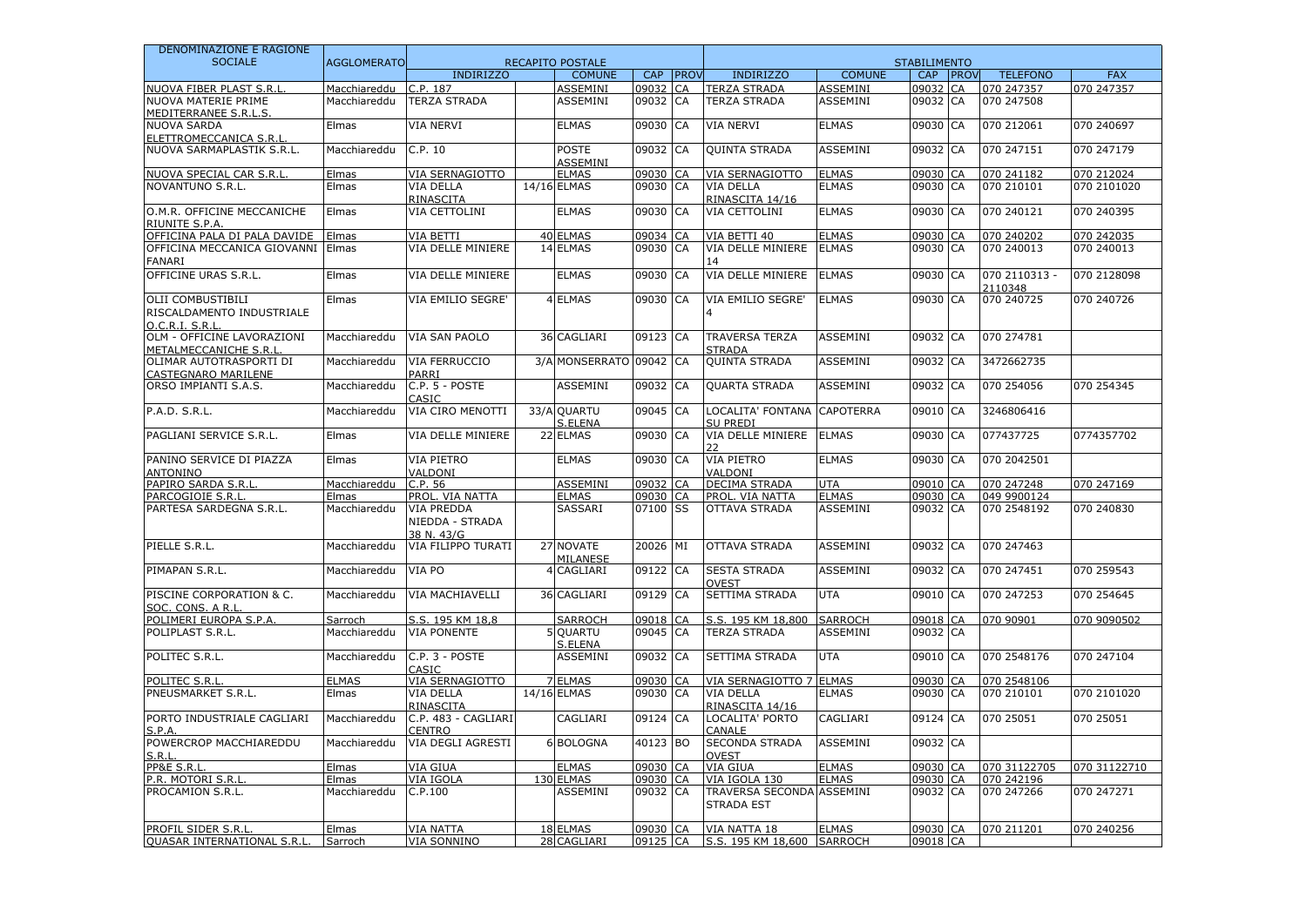| DENOMINAZIONE E RAGIONE                                                    |                    |                                                  |                                                         |                           |          |             |                                           |                 |                     |              |                           |             |
|----------------------------------------------------------------------------|--------------------|--------------------------------------------------|---------------------------------------------------------|---------------------------|----------|-------------|-------------------------------------------|-----------------|---------------------|--------------|---------------------------|-------------|
| <b>SOCIALE</b>                                                             | <b>AGGLOMERATO</b> |                                                  |                                                         | <b>RECAPITO POSTALE</b>   |          |             |                                           |                 | <b>STABILIMENTO</b> |              |                           |             |
|                                                                            |                    | <b>INDIRIZZO</b>                                 |                                                         | <b>COMUNE</b>             | CAP      | <b>PROV</b> | <b>INDIRIZZO</b>                          | <b>COMUNE</b>   | <b>CAP</b>          | <b>IPROV</b> | <b>TELEFONO</b>           | <b>FAX</b>  |
| RA.BEN. S.R.L.                                                             | Macchiareddu       | <b>VIALE MONASTIR</b>                            | KM<br>4,800                                             | CAGLIARI                  | 09123    | <b>CA</b>   | SETTIMA STRADA                            | <b>UTA</b>      | 09010 CA            |              | 070 5489155               | 070 5434511 |
| RACHEL M. & C. S.N.C.                                                      | Elmas              | VIA SERNAGIOTTO                                  |                                                         | 11 ELMAS                  | 09030    | <b>CA</b>   | VIA SERNAGIOTTO                           | <b>ELMAS</b>    | 09030 CA            |              | 070 240940                | 070 240940  |
| <b>FRANCESCO RAIS S.R.L</b>                                                | Elmas              | VIA IS MIRRIONIS                                 |                                                         | 43 H CAGLIARI             | 09121    | <b>CA</b>   | VIA SEGRE'                                | <b>ELMAS</b>    | 09030 CA            |              | 070 288238                |             |
| RAP S.R.L                                                                  | Elmas              | VIA CETTOLINI                                    |                                                         | 29 ELMAS                  | 09030 CA |             | VIA CETTOLINI 29                          | <b>ELMAS</b>    | 09030 CA            |              | 070 2128116               | 070 2128848 |
| RE.M.IN. S.R.L.                                                            | Macchiareddu       | C.P. 279                                         |                                                         | CAGLIARI<br><b>CENTRO</b> | 09100 CA |             | OTTAVA STRADA                             | ASSEMINI        | 09032 CA            |              | 070 247111                | 070 254444  |
| REMOSA S.P.A                                                               | Macchiareddu       | <b>VIALE PULA</b>                                |                                                         | 37 CAGLIARI               | 09123 CA |             | <b>VIALE PULA 37</b>                      | CAGLIARI        | 09123 CA            |              | 070 20201                 | 070 669374  |
| RENDELIN S.P.A.                                                            | Sarroch            | VIA ANTONIO DI<br><b>CURTIS</b>                  |                                                         | 4 CERCOLA                 | 80040 NA |             | <b>STRADA STATALE</b><br>195 KM 19,100    | SARROCH         | 09018 CA            |              | 070 906021                | 081 7334260 |
| RHIAG - INTER AUTO PARTS<br><b>ITALIA S.R.L</b>                            | Elmas              | VIA DELLE MINIERE                                |                                                         | 11 ELMAS                  | 09030 CA |             | VIA DELLE MINIERE                         | <b>ELMAS</b>    | 09030 CA            |              | 070 2128018               | 800 618268  |
| RIVA E MARIANI GROUP S.P.A.                                                | Sarroch            | S.S. 195                                         | 18,800                                                  | <b>KM SARROCH</b>         | 09018 CA |             | S.S. 195 KM 18,800                        | <b>SARROCH</b>  | 09018 CA            |              | 070 900134                | 070 900154  |
| R.S. S.R.L                                                                 | Elmas              | <b>VIA NATTA</b>                                 |                                                         | <b>ELMAS</b>              | 09030 CA |             | <b>VIA NATTA</b>                          | <b>ELMAS</b>    | 09030 CA            |              | 070 241221                |             |
| SA BARONIA S.R.L.                                                          | Elmas              | C/O STUDIO<br>CHIRONI - VIA<br><b>ALBERTI 22</b> |                                                         | CAGLIARI                  | 09132 CA |             | VIA CETTOLINI                             | <b>ELMAS</b>    | 09030 CA            |              | 070 401052                |             |
| SARDINIAN GREENHOUSES S.R.L.                                               | Sarroch            | VIA MARTIRI DI<br>TRIPOLI                        |                                                         | <b>SARROCH</b>            | 09018 CA |             | Z.I. PMI - LOCALITA'<br>IS PICCIONIS      | <b>SARROCH</b>  | 09018 CA            |              |                           |             |
| S.C.M. DI LEDDA ALESSANDRO E<br>C. S.N.C.                                  | Macchiareddu       | VIA RENZO LACONI                                 |                                                         | 12 SILIQUA                | 09010 CA |             | <b>QUINTA STRADA</b>                      | <b>ASSEMINI</b> | 09032 CA            |              | 070 247333                | 070 247389  |
| S.G.S. SOCIETA' GEOTECNICA<br>SARDA S.R.L                                  | Macchiareddu       | C.P. 127                                         |                                                         | <b>UTA</b>                | 09010 CA |             | <b>SESTA STRADA</b><br><b>OVEST</b>       | <b>UTA</b>      | 09010 CA            |              | 070 247476                | 070 247281  |
| S.I.CON. SOCIETA' ITALIANA<br><b>CONTENITORI S.R.L</b>                     | Elmas              | VIA DELLE MINIERE                                |                                                         | 12 ELMAS                  | 09030    | CA          | VIA DELLE MINIERE                         | <b>ELMAS</b>    | 09030 CA            |              | 070 21100006              | 070 2128382 |
| SIC TRASPORTI E LOGISTICA<br>S.R.L                                         | Macchiareddu       | <b>VIALE REGINA</b><br>MARGHERITA                |                                                         | 45 CAGLIARI               | 09124    | <b>CA</b>   | TERZA STRADA                              | ASSEMINI        | 09032 CA            |              | 070 2548131               |             |
| S.M.I. SARDA MECCANICA<br>INDUSTRIALE DI SANDRO<br><b>FRANCHINI S.A.S.</b> | Elmas              | <b>VIA CETTOLINI</b>                             |                                                         | <b>ELMAS</b>              | 09030 CA |             | VIA CETTOLINI                             | <b>ELMAS</b>    | 09030 CA            |              | 070 240191 -<br>070240056 | 070 240789  |
| <b>SA.EL SARDA</b><br>ELETTROMECCANICA DI MEDDA<br><b>PEPPINO</b>          | Elmas              | VIA NERVI                                        |                                                         | CAGLIARI                  | 09122 CA |             | <b>VIA NERVI</b>                          | CAGLIARI        | 09122 CA            |              | 070 212061                | 070 240697  |
| SAIDA SARDA S.R.L.                                                         | Macchiareddu       | <b>VIALE ELMAS</b>                               |                                                         | 184 CAGLIARI              | 09122 CA |             | VIA GIOVANNI<br><b>NATTA</b>              | <b>ELMAS</b>    | 09030 CA            |              | 070 247212                |             |
| SAINT-GOBAIN ITALIA<br>DISTRIBUZIONE S.R.L                                 | Macchiareddu       | VIA PONTE A<br>PIGLIERI                          |                                                         | 2 PISA                    | 56121    | PI          | <b>OTTAVA STRADA</b>                      | ASSEMINI        | 09032 CA            |              | 070 247480                | 070 247482  |
| SALARIA REAL ESTATE S.R.L.                                                 | Macchiareddu       | <b>VIA TIBURTINA</b>                             | C/O<br><b>VITRO</b><br><b>CISET</b><br>$S$ $P$ $\Delta$ | 1020 ROMA                 | 00156 RM |             | <b>TRAVERSA TERZA</b><br><b>STRADA</b>    | ASSEMINI        | 09032 CA            |              | 06 88202253               | 06 88202310 |
| SALI DI SARDEGNA S.R.L.                                                    | Macchiareddu       | C.P. 180 - Z.I.<br>CASIC                         |                                                         | ASSEMINI                  | 09032 CA |             | <b>DECIMA STRADA</b>                      | <b>UTA</b>      | 09010 CA            |              | 070 247128                | 070 247129  |
| SAN MARTINO IMMOBILIARE<br>S.R.L.                                          | Macchiareddu       | VIA LUCA PACIOLI,<br>3 (C/O STUDIO<br>PINNA)     |                                                         | CAGLIARI                  | 09131 CA |             | <b>QUINTA STRADA</b>                      | ASSEMINI        | 09032 CA            |              | 338 3070090               |             |
| SANAC S.P.A.                                                               | Macchiareddu       | C.P. 37                                          |                                                         | <b>ASSEMINI</b>           | 09032 CA |             | <b>QUARTA STRADA</b>                      | <b>ASSEMINI</b> | 09032 CA            |              | 070 24651                 | 070 247055  |
| SAPI S.R.L.                                                                | Macchiareddu       | C.P.3                                            |                                                         | <b>SARROCH</b>            | 09018 CA |             | <b>QUINTA STRADA</b><br><b>TRAVERSA C</b> | ASSEMINI        | 09032 CA            |              | 070 247447                |             |
| SAPI SERVIZI AVANZATI PER<br><b>INDUSTRIE S.R.L</b>                        | Sarroch            | LOC. SU SPANTU 1                                 |                                                         | <b>CAPOTERRA</b>          | 09012 CA |             | S.S. 195 KM.18,800                        | SARROCH         | 09018 CA            |              | 070 90 1401               | 070 900476  |
| SAPORI E TRADIZIONI S.R.L.                                                 | Macchiareddu       | VIA DELLE<br><b>ORCHIDEE</b>                     |                                                         | 5 ELMAS                   | 09030 CA |             | TRAVERA SETTIMA<br><b>STRADA</b>          | <b>UTA</b>      | 09010 CA            |              | 070 3510247               | 070 3510247 |
| SARAS S.P.A. RAFFINERIE SARDE                                              | Sarroch            | S.S. 195 KM.19                                   |                                                         | <b>SARROCH</b>            | 09018 CA |             | S.S. 195 KM.19                            | <b>SARROCH</b>  | 09018 CA            |              | 070 90911                 | 070 900209  |
| SARDA COSTRUZIONI<br>ELETTRICHE S.R.L.S.                                   | Macchiareddu       | <b>VIA ELBA</b>                                  |                                                         | 28 CAPOTERRA              | 09012 CA |             | SETTIMA STRADA                            | UTA             | 09068 CA            |              | 3287168019                |             |
| SARDA GESTIONE DEPOSITI<br>S.R.L                                           | Elmas              | VIA GIOVANNI<br>NATTA                            |                                                         | <b>ELMAS</b>              | 09030 CA |             | <b>VIA NATTA</b>                          | <b>ELMAS</b>    | 09030 CA            |              | 070 241130                | 070 240328  |
| SARDA SERVICE S.R.L                                                        | Macchiareddu       | $\overline{C}$ .P. 10-A                          |                                                         | <b>ASSEMINI</b>           | 09032 CA |             | <b>TERZA STRADA</b>                       | <b>ASSEMINI</b> | 09032 CA            |              | 070 247336                | 070 247337  |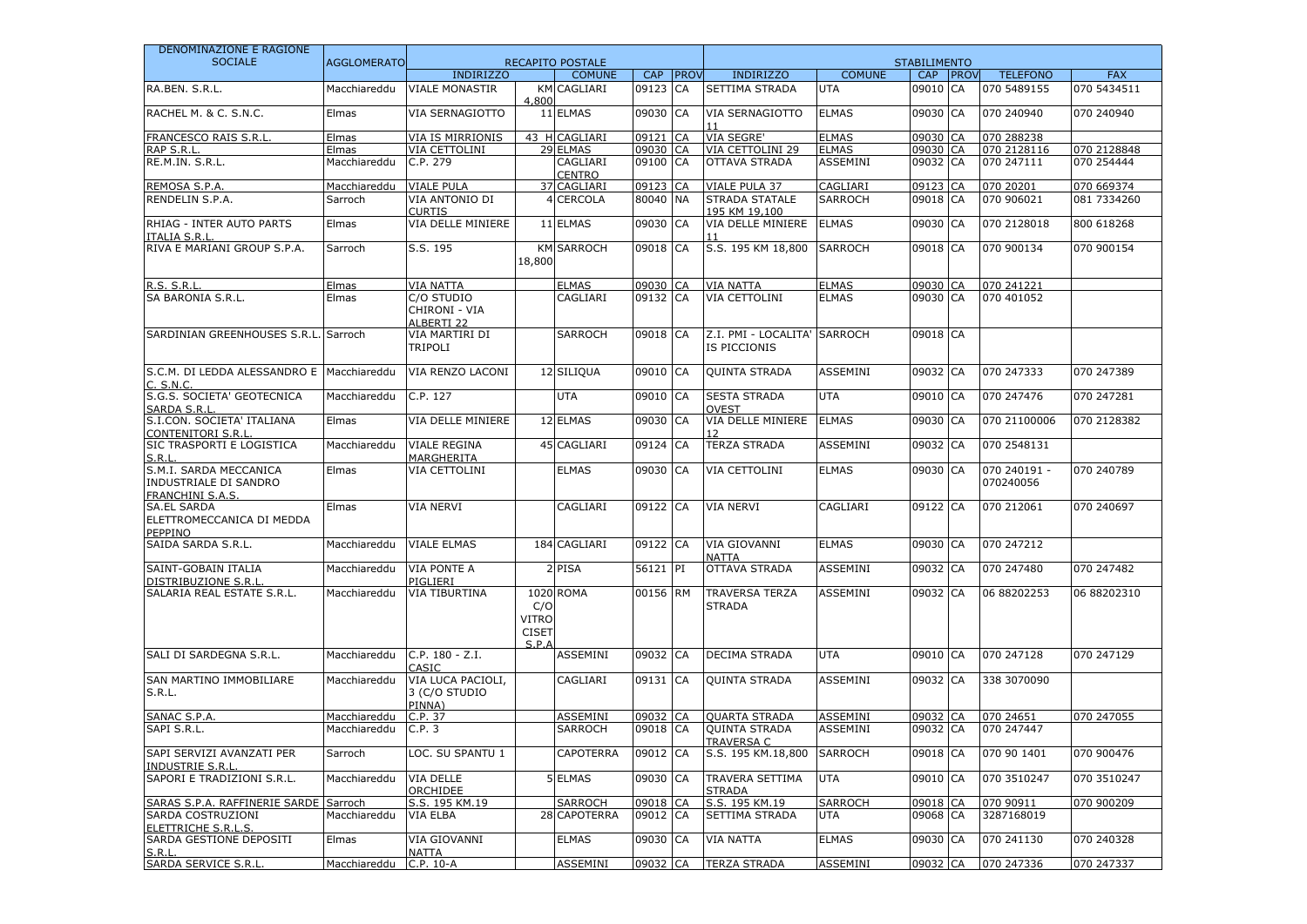| DENOMINAZIONE E RAGIONE                                                                     |                    |                                                                 | <b>RECAPITO POSTALE</b> |                               |                      |              |                                                      |                              |                                   |             |                            |                            |
|---------------------------------------------------------------------------------------------|--------------------|-----------------------------------------------------------------|-------------------------|-------------------------------|----------------------|--------------|------------------------------------------------------|------------------------------|-----------------------------------|-------------|----------------------------|----------------------------|
| <b>SOCIALE</b>                                                                              | <b>AGGLOMERATO</b> | <b>INDIRIZZO</b>                                                |                         | <b>COMUNE</b>                 | <b>CAP</b>           | <b>IPROV</b> | <b>INDIRIZZO</b>                                     | <b>COMUNE</b>                | <b>STABILIMENTO</b><br><b>CAP</b> | <b>PROV</b> | <b>TELEFONO</b>            | <b>FAX</b>                 |
| SARDACHEM S.R.L.                                                                            | Macchiareddu       | C.P. 147                                                        |                         | CAGLIARI<br><b>CENTRO</b>     | 09100                | CA           | SETTIMA STRADA                                       | <b>UTA</b>                   | 09010                             | CA          | 070 247260                 | 070 247214                 |
| GARANZIA ETICA SOC. COOP.                                                                   | Elmas              | <b>VIA NERVI</b>                                                |                         | 18 ELMAS                      | 09030 CA             |              | VIA NERVI 18                                         | <b>ELMAS</b>                 | 09030 CA                          |             | 070 21132                  | 070 2113220                |
| SARDA GAS PETROLI S.R.L                                                                     | Elmas              | VIA BUONCAMMINO                                                 |                         | CARDEDU                       | 08040 OG             |              | <b>TERZA STRADA</b>                                  | <b>ASSEMINI</b>              | 09032 CA                          |             | 070 254011                 | 070 247192                 |
| SARDA TRAVEL S.R.L.                                                                         | Elmas              | <b>VIA DELLE MINIERE</b>                                        |                         | 30 ELMAS                      | 09030 CA             |              | VIA DELLE MINIERE<br>30                              | <b>ELMAS</b>                 | 09030 CA                          |             | 078921487                  |                            |
| SARDAVETRI DEL DOTT.<br>RICCARDO LASIC E C. S.A.S                                           | Elmas              | VIA EMILIO SEGRE'                                               |                         | 3/5/7 ELMAS                   | 09030 CA             |              | VIA EMILIO SEGRE'<br>$3 - 5 - 7$                     | <b>ELMAS</b>                 | 09030 CA                          |             | 070 240154                 | 070 240430                 |
| SARDEGNA RICERCHE                                                                           | Macchiareddu       | EDIFICIO <sub>2</sub><br>POLARIS -<br>LOCALITA'<br>PISCINAMANNA |                         | <b>PULA</b>                   | 09010 CA             |              | <b>SESTA STRADA</b><br><b>OVEST</b>                  | <b>UTA</b>                   | 09010 CA                          |             | 070 92432220               | 070 2548183                |
| SARDEGNA SERVIZI ESPRESSI<br><b>SR</b>                                                      | Elmas              | VIA GIUA                                                        |                         | <b>ELMAS</b>                  | 09030 CA             |              | VIA GIUA                                             | <b>ELMAS</b>                 | 09030 CA                          |             |                            |                            |
| SARDINIA GREEN ISLAND S.R.L.                                                                | Macchiareddu       | <b>VIA DOMENICO</b><br>MILLELIRE                                |                         | 1 CAGLIARI                    | 09127                | CA           | <b>TERZA STRADA</b>                                  | <b>ASSEMINI</b>              | 09032 CA                          |             | 070 6848434                | 070 6401141                |
| SARDINIA I.T. INFORMATION<br><b>TECHNOLOGY S.R.L</b>                                        | Elmas              | VIA CETTOLINI                                                   |                         | <b>ELMAS</b>                  | 09030 CA             |              | <b>VIA CETTOLINI</b>                                 | <b>ELMAS</b>                 | 09030 CA                          |             | 070 2110209                | 070 210135                 |
| SARED S.R.L                                                                                 | Elmas              | VIA IGOLA                                                       |                         | <b>ELMAS</b>                  | 09030 CA             |              | VIA IGOLA                                            | <b>ELMAS</b>                 | 09030 CA                          |             | 070 2110146                | 070 2110020                |
| SARLUX S.R.L.                                                                               | Sarroch            | <b>GALLERIA DE</b><br><b>CRISTOFORIS</b>                        |                         | 8 MILANO                      | 20122 MI             |              | S.S. SULCITANA 195 SARROCH<br>KM. 19                 |                              | 09018 CA                          |             | 070 90924925               | 070 906018                 |
| SARMOCAR S.R.L.                                                                             | Macchiareddu       | C.P. 27 - POSTE<br>CASIC                                        |                         | ASSEMINI                      | 09032                | CA           | TRAVERSA B QUINTA ASSEMINI<br>STRADA                 |                              | 09032 CA                          |             | 070 2548360                | 070 2548374                |
| SAR.MONT. S.R.L.                                                                            | Macchiareddu       | <b>VIA REGINA</b><br>MARGHERITA                                 |                         | 10 CAPOTERRA                  | 09012 CA             |              | <b>STRADA</b><br>PROVINCIALE 92<br>CAGLIARI-ASSEMINI | <b>ASSEMINI</b>              | 09032 CA                          |             |                            |                            |
| SARTEC - SARAS RICERCHE E<br>TECNOLOGIE S.P.A.                                              | Macchiareddu       | C.P. 237                                                        |                         | <b>ASSEMINI</b>               | 09032 CA             |              | TRAVERSA SECONDA ASSEMINI<br><b>STRADA EST</b>       |                              | 09032 CA                          |             | 070 246381                 | 070 24638269               |
| SASOL ITALY S.P.A.                                                                          | Sarroch            | S.S. 195                                                        | 18,800                  | <b>KM SARROCH</b>             | 09018 CA             |              | S.S. SULCITANA KM<br>18,800                          | <b>SARROCH</b>               | 09018 CA                          |             | 070 90901                  | 070 900502                 |
| SA.VER.I.M. DI SUELLA                                                                       | Macchiareddu       | <b>VIA IS TASURUS</b>                                           |                         | 19 UTA                        | 09010 CA             |              | <b>STRADA DORSALE</b><br>CONSORTILE                  | <b>UTA</b>                   | 09010 CA                          |             | 347 2333260                |                            |
| <b>SAVERPLAST S.R.</b>                                                                      | Macchiareddu       | VIA DELLA PINETA                                                |                         | 96 CAGLIARI                   | 09126 CA             |              | <b>OUINTA STRADA</b>                                 | <b>ASSEMINI</b>              | 09032 CA                          |             | 070 247362                 | 070 247362                 |
| <b>SCANIA CAR 2001</b>                                                                      | Elmas              | VIA GIUA                                                        |                         | 18 ELMAS                      | 09030 CA             |              | <b>VIA GIUA</b>                                      | <b>ELMAS</b>                 | 09030 CA                          |             |                            |                            |
| SCANIA DI MELIS GIORGIO                                                                     | Elmas              | <b>VIA GIUA</b>                                                 |                         | <b>ELMAS</b>                  | 09030 CA             |              | <b>VIA GIUA</b>                                      | <b>ELMAS</b>                 | 09030 CA                          |             | 070 240330                 | 070 241103                 |
| SEBIS & C. DI SEBIS MAURIZIO<br>S.A.S                                                       | Elmas              | VIA TITO                                                        |                         | 40 MONSERRATO 09042 CA        |                      |              | VIA SEGRE'                                           | <b>ELMAS</b>                 | 09030 CA                          |             | 070 240063                 | 070 240020                 |
| SEMITEC S.R.I                                                                               | Macchiareddu       | <b>VIA BELLI</b>                                                |                         | 86 ROMA                       | 00193 RM             |              | SETTIMA STRADA                                       | <b>UTA</b>                   | 09010 CA                          |             | 070 2491611                |                            |
| SEMITEC S.R.L                                                                               | Elmas              | <b>VIA GIUA</b>                                                 |                         | <b>ELMAS</b>                  | 09030 CA             |              | <b>VIA GIUA</b>                                      | <b>ELMAS</b>                 | 09030 CA                          |             | 070 2491611                |                            |
| <b>SERCI &amp; SERCI S.R.I</b><br>DITTA INDIVIDUALE SERISTUDIO Elmas<br>DI ASTURARO EDOARDO | Elmas              | <b>VIALE ELMAS</b><br>VIA CETTOLINI                             |                         | 210 ELMAS<br>34 ELMAS         | 09030 CA<br>09030 CA |              | VIA OMODEO<br><b>VIA CETTOLINI 34</b>                | <b>ELMAS</b><br><b>ELMAS</b> | 09030 CA<br>09030 CA              |             | 070 240489<br>070 250442   | 070 240296<br>1782791955   |
| <b>SERUIS MARIO AUTOMOBILI</b><br>S.R.L                                                     | Elmas              | <b>VIA BACCO</b>                                                |                         | 24/26 ELMAS                   | 09030 CA             |              | VIA BACCO 24/26                                      | <b>ELMAS</b>                 | 09030 CA                          |             | 070 24241                  | 070 240471                 |
| SERVIZI DISTRIBUZIONE<br><u>LOGISTICA S.R.I</u>                                             | Macchiareddu       | C.P. 10/A<br>LOCALITA' MUGORI                                   |                         | <b>DOLIANOVA</b>              | 09041                | CA           | <b>OTTAVA STRADA</b>                                 | <b>UTA</b>                   | 09010 CA                          |             | 070 2548551                | 070 254135                 |
| SETZI OLBIA S.R.I                                                                           | Elmas              | VIA GIUA                                                        |                         | <b>ELMAS</b>                  | 09030 CA             |              | <b>VIA GIUA</b>                                      | <b>ELMAS</b>                 | 09030 CA                          |             | 070 2110445                | 070 2128042                |
| S.F.D. DI CURRELI GIUSEPPE                                                                  | Elmas              | <b>VIA SEGRE'</b>                                               |                         | <b>ELMAS</b>                  | 09030 CA             |              | <b>VIA SEGRE'</b>                                    | <b>ELMAS</b>                 | 09030 CA                          |             | 070 554954                 | 070 552091                 |
| SGS ITALIA S.R.L.                                                                           | Macchiareddu       | VIA GOZZI<br>GASPARE, 1                                         |                         | <b>MILANO</b>                 | 20129 MI             |              | <b>QUARTA STRADA</b>                                 | <b>ASSEMINI</b>              | 09032 CA                          |             | 070 2548181                | 070 247497                 |
| SI.CO. INSTALLAZIONI DI TULLIO Elmas<br>COCCO                                               |                    | VIA SEGRE'                                                      |                         | 6 ELMAS                       | 09030 CA             |              | VIA SEGRE' 6                                         | <b>ELMAS</b>                 | 09030 CA                          |             | 070 2110026                | 070 2110026                |
| SICES S.P.A.                                                                                | Sarroch            | C.P. 63                                                         |                         | <b>PORTO</b><br><b>TORRES</b> | 07046                | SS           | S.S. 195 KM 18.600                                   | <b>SARROCH</b>               | 09018 CA                          |             | 079 518500 -<br>070 900074 | 079 518500 -<br>070 901515 |
| SIDERTECNICA S.R.L                                                                          | Elmas              | VIA EMILIO SEGRE'                                               |                         | CAGLIARI                      | 09122                | <b>CA</b>    | VIA EMILIO SEGRE'                                    | CAGLIARI                     | 09122 CA                          |             | 070 2110381                |                            |
| SINIS RENZO S.R.L                                                                           | Elmas              | VIA BETTI                                                       |                         | <b>ELMAS</b>                  | 09030 CA             |              | VIA BETTI                                            | <b>ELMAS</b>                 | 09030 CA                          |             | 070 2128066                | 070 2128069                |
| SIRMA S.R.L.                                                                                | Elmas              | <b>VIA NERVI</b>                                                |                         | <b>ELMAS</b>                  | 09030                | CA           | <b>VIA NERVI</b>                                     | <b>ELMAS</b>                 | 09030 CA                          |             | 070 240293                 | 070 240219                 |
| SIVA AUTOMOBILI S.R.L                                                                       | Elmas              | VIA BACCO                                                       |                         | 18/20 ELMAS                   | 09030 CA             |              | VIA BACCO 18/20                                      | <b>ELMAS</b>                 | 09030 CA                          |             | 070 21991                  | 070 2199271                |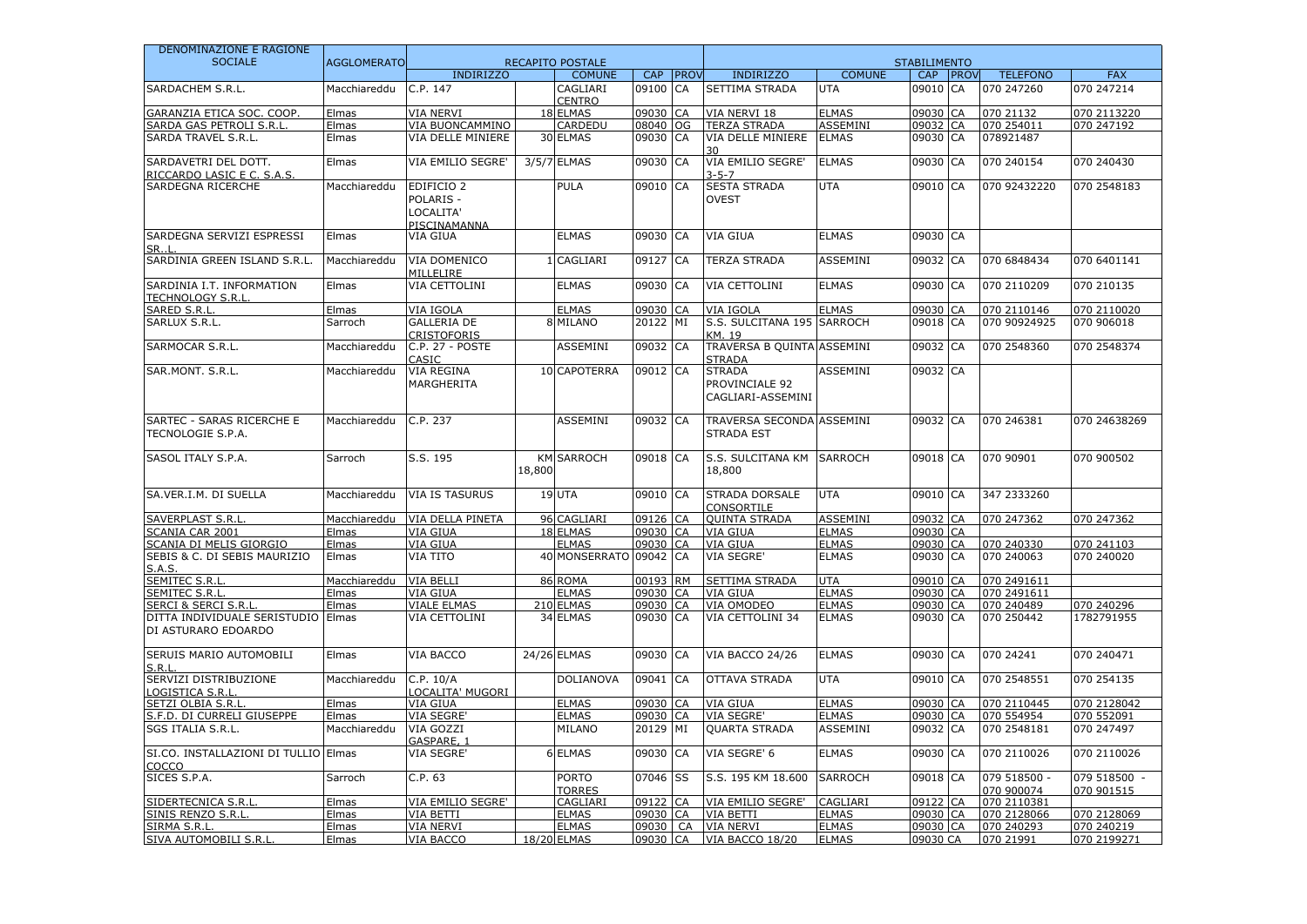| DENOMINAZIONE E RAGIONE                             |                    |                         |     |                              |                      |             |                                             |                              |                      |                           |                           |
|-----------------------------------------------------|--------------------|-------------------------|-----|------------------------------|----------------------|-------------|---------------------------------------------|------------------------------|----------------------|---------------------------|---------------------------|
| <b>SOCIALE</b>                                      | <b>AGGLOMERATO</b> |                         |     | <b>RECAPITO POSTALE</b>      |                      |             |                                             |                              | <b>STABILIMENTO</b>  |                           |                           |
|                                                     |                    | <b>INDIRIZZO</b>        |     | <b>COMUNE</b>                | <b>CAP</b>           | <b>PROV</b> | <b>INDIRIZZO</b>                            | <b>COMUNE</b>                | CAP PROV             | <b>TELEFONO</b>           | <b>FAX</b>                |
| SKS S.R.L.                                          | Elmas              | SETTIMA STRADA -        |     | <b>UTA</b>                   | 09010 CA             |             | SETTIMA STRADA                              | <b>UTA</b>                   | 09010 CA             |                           |                           |
|                                                     |                    | <b>AGGLOMERATO</b>      |     |                              |                      |             |                                             |                              |                      |                           |                           |
|                                                     |                    | INDUSTRIALE DI          |     |                              |                      |             |                                             |                              |                      |                           |                           |
|                                                     |                    | MACCHIAREDDU            |     |                              |                      |             |                                             |                              |                      |                           |                           |
| SKYLOGIC MEDITERRANEO S.R.L.                        | Macchiareddu       | VIA DE GIOANNIS         |     | 25/A CAGLIARI                | 09125 CA             |             | <b>SESTA STRADA</b>                         | <b>UTA</b>                   | 09010 CA             | 070 247468                | 070 2548585               |
|                                                     |                    |                         |     |                              |                      |             | <b>OVEST</b>                                |                              |                      |                           |                           |
| SKY SLOT S.R.L.                                     | Elmas              | <b>VIA NERVI</b>        |     | 1 ELMAS                      | 09030 CA             |             | VIA NERVI 18                                | <b>ELMAS</b>                 | 09030 CA             | 070 240452                |                           |
|                                                     |                    | (ANGOLO VIA             |     |                              |                      |             |                                             |                              |                      |                           |                           |
|                                                     |                    | SEGRE')                 |     |                              |                      |             |                                             |                              |                      |                           |                           |
| SMIA SARDINIA S.R.L                                 | Elmas              | <b>VIALE ELMAS</b>      |     | 51 CAGLIARI                  | 09122                | <b>CA</b>   | VIA OMODEO 2                                | <b>ELMAS</b>                 | 09030 CA             | 070 273717                | 070 272967                |
| SOCIETA' GENERALE IMPIANTI                          | Macchiareddu       | <b>VIA SAN FAUSTINO</b> |     | 28 FIDENZA                   | 43036 PR             |             | TRAVERSA B QUINTA ASSEMINI                  |                              | 09010 CA             | 0524 894111               | 0524 82681                |
| <b>GAS CORPORATE S.R.L</b><br>SO.MA. RICICLA S.R.L. | Macchiareddu       | <b>VIA MONTANARU</b>    |     | 10 SELARGIUS                 | 09047 CA             |             | <b>STRADA</b><br>TRAVERSA A QUINTA ASSEMINI |                              | 09032 CA             | 070 2548004 -             | 070 2548332               |
|                                                     |                    |                         |     |                              |                      |             | <b>STRADA</b>                               |                              |                      | 543233                    |                           |
| SO.A.I.LA. S.C.A.R.L.                               | Sarroch            | S.S. 195 KM 18,600      |     | <b>SARROCH</b>               | 09018 CA             |             | S.S. 195 KM 18,600 - SARROCH                |                              | 09018 CA             | 070 900807                |                           |
|                                                     |                    |                         |     |                              |                      |             | ZONA CIM                                    |                              |                      |                           |                           |
| SOCIETA' RIUNITE COSSU                              | Sarroch            | <b>STRADA STATALE</b>   |     | KM18, SARROCH                | 09018 CA             |             | <b>STRADA STATALE</b>                       | <b>SARROCH</b>               | 09018 CA             | 070 900182                | 070 900476                |
| <b>S.C.A.R.L.</b>                                   |                    | 195                     | 800 |                              |                      |             | 195 KM 18,800                               |                              |                      |                           |                           |
|                                                     |                    |                         |     |                              |                      |             |                                             |                              |                      |                           |                           |
| SOCIETA' SERVIZI PINNA S.R.L.                       | Macchiareddu       | VIA ROMA                |     | 127 CAGLIARI                 | 09124 CA             |             | SETTIMA STRADA                              | <b>UTA</b>                   | 09010 CA             | 070 2110018               | 070 2128473               |
|                                                     |                    |                         |     |                              |                      |             |                                             |                              |                      |                           |                           |
|                                                     |                    |                         |     |                              |                      |             |                                             |                              |                      |                           |                           |
| SOFFIO S.R.L.                                       | Macchiareddu       | C.P. 190 - POSTE        |     | <b>ASSEMINI</b>              | 09032 CA             |             | <b>DECIMA STRADA</b>                        | <b>UTA</b>                   | 09010 CA             | 070 247445                | 070 2548269               |
|                                                     |                    | CASIC                   |     |                              |                      |             |                                             |                              |                      |                           |                           |
| SOGARTECH S.N.C.                                    | Elmas              | PROL. VIA NATTA         |     | <b>ELMAS</b>                 | 09030 CA             |             | PROL. VIA NATTA                             | <b>ELMAS</b>                 | 09030 CA             | 070 238671                |                           |
| SOGEM S.R.L.                                        | Elmas              | VIA DELLE MINIERE       |     | 2 ELMAS                      | 09030 CA             |             | VIA DELLE MINIERE                           | <b>ELMAS</b>                 | 09030 CA             |                           |                           |
|                                                     |                    |                         |     |                              |                      |             |                                             |                              |                      |                           |                           |
| SO.GE.S.I. S.R.L. A SOCIO UNICO Elmas               |                    | <b>VIA NATTA</b>        |     | 19 ELMAS                     | 09030 CA             |             | VIA NATTA 19                                | <b>ELMAS</b>                 | 09030 CA             | 070 4617028               |                           |
|                                                     |                    |                         |     |                              |                      |             |                                             |                              |                      |                           |                           |
| SOL S.P.A.                                          | Macchiareddu       | C.P. 12                 |     | <b>ASSEMINI</b>              | 09032                | CA          | <b>QUARTA STRADA</b>                        | ASSEMINI                     | 09032 CA             | 070 247352                | 070 247370                |
| SO.TRA.CI. S.R.L.                                   | Macchiareddu       | C.P. 91 - POSTE         |     | ASSEMINI                     | 09032 CA             |             | <b>TRAVERSA TERZA</b>                       | ASSEMINI                     | 09032 CA             | 070 530257                | 070 530033                |
|                                                     |                    | CASIC                   |     |                              |                      |             | <b>STRADA</b>                               |                              |                      |                           |                           |
| SPE ELECTRONICS S.R.L.                              | Macchiareddu       | Z.I.                    |     | ASSEMINI                     | 09032 CA             |             | <b>SESTA STRADA</b>                         | ASSEMINI                     | 09032 CA             | 070 247356                | 070 247136                |
|                                                     |                    | MACCHIAREDDU -          |     |                              |                      |             | ANGOLO TERZA                                |                              |                      |                           |                           |
|                                                     |                    | <b>SESTA STRADA</b>     |     |                              |                      |             | <b>STRADA</b>                               |                              |                      |                           |                           |
|                                                     |                    | ANGOLO TERZA            |     |                              |                      |             |                                             |                              |                      |                           |                           |
|                                                     |                    | <b>STRADA</b>           |     |                              |                      |             |                                             |                              |                      |                           |                           |
| SPEED SARDINIA S.R.L                                | Elmas              | <b>VIA NERVI</b>        |     | 1 ELMAS                      | 09030 CA             |             | VIA NERVI 18                                | <b>ELMAS</b>                 | 09030 CA             | 070 242108                |                           |
| ST. REMY CONFEZIONI S.R.L<br>STM S.R.L              | Elmas              | VIA IGOLA<br>VIA NATTA  |     | <b>ELMAS</b><br><b>ELMAS</b> | 09030 CA<br>09030 CA |             | VIA IGOLA<br><b>VIA NATTA</b>               | <b>ELMAS</b><br><b>ELMAS</b> | 09030 CA<br>09030 CA | 070 2110324<br>070 283211 | 070 2110330<br>070 288944 |
| <b>START S.R.L</b>                                  | Elmas<br>Elmas     | <b>VIA NERVI</b>        |     | 42 ELMAS                     | 09030 CA             |             | VIA NERVI 42                                | <b>ELMAS</b>                 | 09030 CA             | 070 541614                |                           |
| STEVA S.R.L.                                        | Elmas              | VIA CETTOLINI           |     | 2/4 ELMAS                    | 09030                | <b>CA</b>   | VIA CETTOLINI 2/4                           | <b>ELMAS</b>                 | 09030 CA             | 070 241010                |                           |
| SU BALENTE S.R.L.                                   | Macchiareddu       | VIA MACHIAVELLI         |     | 116 CAGLIARI                 | 09131 CA             |             | <b>TRAVERSA SETTIMA</b>                     | <b>UTA</b>                   | 09010 CA             |                           |                           |
|                                                     |                    |                         |     |                              |                      |             | <b>STRADA</b>                               |                              |                      |                           |                           |
| SYNDIAL S.P.A. - ATTIVITA'                          | Macchiareddu       | C.P. 502                |     | CAGLIARI                     | 09100 CA             |             | <b>STRADA</b>                               | ASSEMINI                     | 09032 CA             | 070 24791                 | 0702479710                |
| <b>DIVERSIFICATE</b>                                |                    |                         |     | <b>CENTRO</b>                |                      |             | PROVINCIALE 92                              |                              |                      |                           |                           |
|                                                     |                    |                         |     |                              |                      |             | CAGLIARI-ASSEMINI                           |                              |                      |                           |                           |
|                                                     |                    |                         |     |                              |                      |             |                                             |                              |                      |                           |                           |
| TAYLOR CONSULTING S.R.L.                            | Macchiareddu       | <b>VIA DANTE</b>        |     | 52 CAGLIARI                  | 09128 CA             |             | TRAVERSA B OUINTA ASSEMINI                  |                              | 09032 CA             | 070 247105                | 070 247524                |
|                                                     |                    |                         |     |                              |                      |             | <b>STRADA</b>                               |                              |                      |                           |                           |
| <b>TECNIT S.R.L</b>                                 | Elmas              | <b>VIA NERVI</b>        |     | <b>22/24 ELMAS</b>           | 09030                | CA          | VIA NERVI 22/24                             | <b>ELMAS</b>                 | 09030 CA             | 070 212006                | 070 2128750               |
| TECNO CART S.A.S. DI ALBERTO                        | Macchiareddu       | <b>VIA ANGIUS</b>       |     | 17 CAGLIARI                  | 09129 CA             |             | SETTIMA STRADA                              | <b>UTA</b>                   | 09010 CA             | 070 247342                | 070 247342                |
| OTTELIO E C.                                        |                    |                         |     |                              |                      |             |                                             |                              |                      |                           |                           |
| TECNOCASIC S.P.A.                                   | Macchiareddu       | <b>VIALE DIAZ</b>       |     | 86 CAGLIARI                  | 09125 CA             |             | <b>DORSALE</b>                              | CAPOTERRA                    | 09012 CA             | 070 346341                | 070 24634301              |
|                                                     |                    |                         |     |                              |                      |             | <b>CONSORTILE KM</b>                        |                              |                      |                           |                           |
|                                                     |                    |                         |     |                              |                      |             | 10,500                                      |                              |                      |                           |                           |
| TEIKOS S.R.L.                                       | Macchiareddu       | <b>VIA SONNINO</b>      |     | 4/B CAGLIARI                 | 09125 CA             |             | TRAVERSA C QUINTA ASSEMINI<br><b>STRADA</b> |                              | 09032 CA             | 070 247190                | 070 2548220               |
| <b>TEKNOMOTO S., R, L</b>                           | Elmas              | VIA BACCO               |     | 1 ELMAS                      | 09030 CA             |             | VIA BACCO 1                                 | <b>ELMAS</b>                 | 09030 CA             | 070 488900                |                           |
| TEKSPAN S.P.A.                                      | Elmas              | VIA SERNAGIOTTO         |     | 16 ELMAS                     | 09030 CA             |             | <b>VIA SERNAGIOTTO</b>                      | <b>ELMAS</b>                 | 09030 CA             | 070 7333140               | 070 7333139               |
|                                                     |                    |                         |     |                              |                      |             |                                             |                              |                      |                           |                           |
| TELECO S.R.L.                                       | Elmas              | VIA SEGRE'              |     | 19 ELMAS                     | 09030 CA             |             | VIA SEGRE' 19                               | <b>ELMAS</b>                 | 09030 CA             | 070 5435000               | 070 2330631               |
| TELECOM ITALIA S.P.A.                               | Elmas              | VIA DELLA               |     | <b>ELMAS</b>                 | 09030 CA             |             | VIA DELLA                                   | <b>ELMAS</b>                 | 09030 CA             |                           |                           |
|                                                     |                    | RINASCITA               |     |                              |                      |             | <b>RINASCITA</b>                            |                              |                      |                           |                           |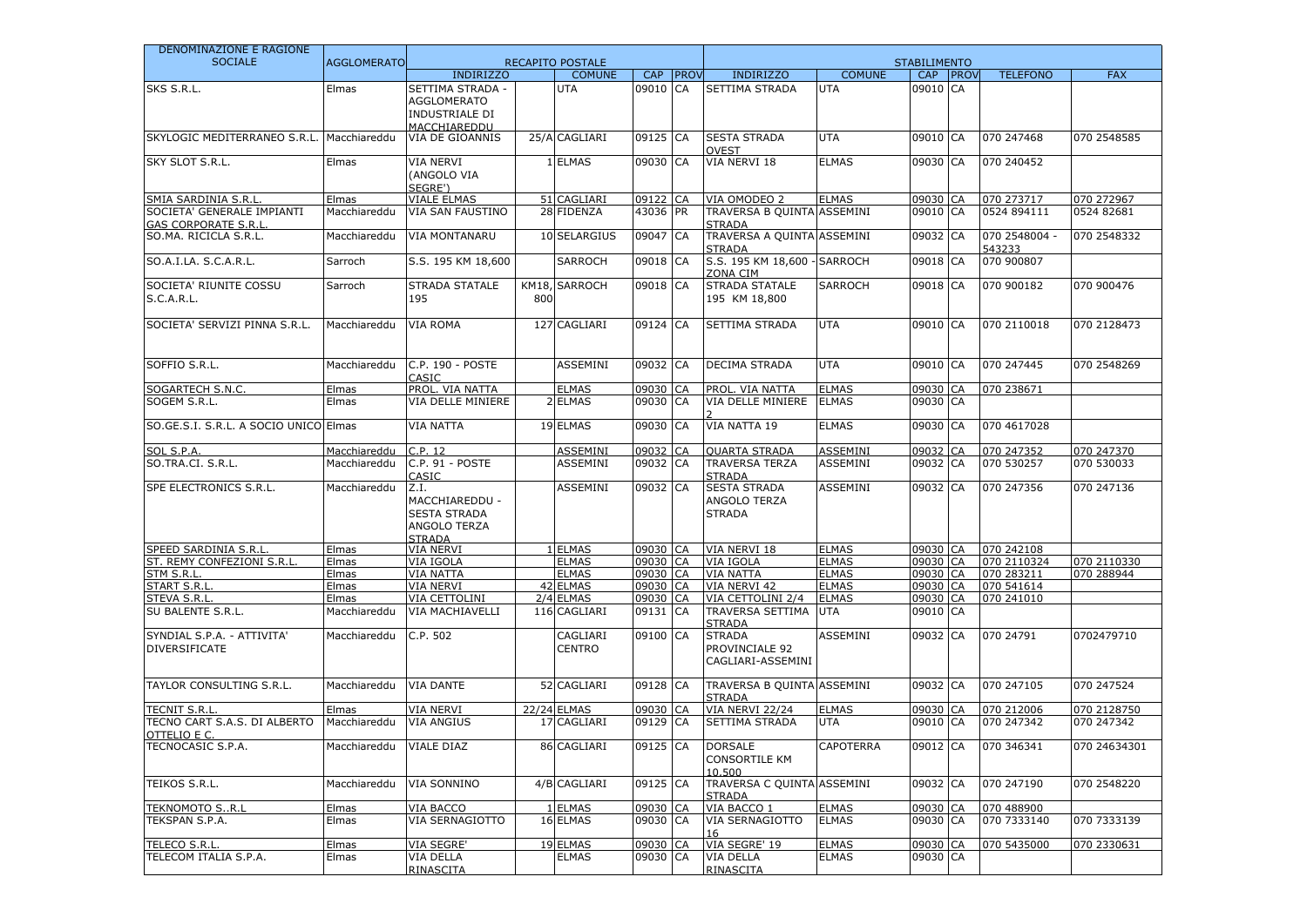| DENOMINAZIONE E RAGIONE                                 |                    |                                                              |               |                      |           |            |                                                                   |                 |            |             |                 |             |  |
|---------------------------------------------------------|--------------------|--------------------------------------------------------------|---------------|----------------------|-----------|------------|-------------------------------------------------------------------|-----------------|------------|-------------|-----------------|-------------|--|
| <b>SOCIALE</b>                                          | <b>AGGLOMERATO</b> | <b>RECAPITO POSTALE</b>                                      |               |                      |           |            | <b>STABILIMENTO</b>                                               |                 |            |             |                 |             |  |
|                                                         |                    | <b>INDIRIZZO</b>                                             |               | <b>COMUNE</b>        | CAP       | PROV       | <b>INDIRIZZO</b>                                                  | <b>COMUNE</b>   | <b>CAP</b> | <b>PROV</b> | <b>TELEFONO</b> | <b>FAX</b>  |  |
| TER.MO.SA. S.R.L.                                       | Elmas              | VIA<br>DELL'ARTIGIANATO                                      |               | 10/12 CAGLIARI       | 09122 CA  |            | VIA BETTI                                                         | <b>ELMAS</b>    | 09030 CA   |             | 070 2128038     | 070 2110057 |  |
| <b>TIRRENIA TRUCKS S.R.L.</b>                           | Macchiareddu       | VIA BALDANZESE                                               |               | 126 CALENZANO        | 50041     | <b>IFI</b> | TRAVERSA SECONDA ASSEMINI<br><b>STRADA EST</b>                    |                 | 09032 CA   |             | 055 8876333     |             |  |
| TISCALI S.P.A.                                          | Macchiareddu       | LOCALITA' SA<br>ILLETTA - POLO<br><b>TELEMATICO</b>          |               | CAGLIARI             | 09122 CA  |            | LOCALITA' SA<br>ILLETTA - POLO<br><b>TELEMATICO</b>               | CAGLIARI        | 09122 CA   |             | 070 46011       | 070 46400   |  |
| <b>TIU BOELE S.R.L</b>                                  | Elmas              | VIA SERNAGIOTTO                                              |               | 9 ELMAS              | 09030 CA  |            | VIA SERNAGIOTTO 9 ELMAS                                           |                 | 09030 CA   |             | 070 241349      | 070 241345  |  |
| <b>TNT GLOBAL EXPRESS S.P.A.</b>                        | Elmas              | <b>VIA CETTOLINI</b>                                         |               | S.N. ELMAS           | 09030     | CA         | VIA CETTOLINI S.N.                                                | <b>ELMAS</b>    | 09030 CA   |             | 070 2109511     | 070 240638  |  |
| T.O.R.E. S.R.L.S.                                       | Macchiareddu       | <b>VIA GHIBLI</b>                                            |               | 8 CAGLIARI           | 09026 CA  |            | TRAVERSA B QUINTA ASSEMINI<br><b>STRADA</b>                       |                 | 09032 CA   |             | 070 380660      |             |  |
| TOP CARNI SARDEGNA S.RL.                                | Elmas              | <b>VIA NERVI</b>                                             |               | S.N. ELMAS           | 09030     | <b>CA</b>  | <b>VIA NERVI</b>                                                  | <b>ELMAS</b>    | 09030 CA   |             | 070 212082      | 070 212082  |  |
| <b>TOTEM CARE S.R.L</b>                                 | Elmas              | <b>VIA NERVI</b>                                             |               | <b>ELMAS</b>         | 09030 CA  |            | <b>VIA NERVI</b>                                                  | <b>ELMAS</b>    | 09030 CA   |             |                 |             |  |
| TRANS ISOLE S.R.L.                                      | Macchiareddu       | VIA PALMENTELLE                                              |               | ANGRI                | 84012 SA  |            | LOCALITA'<br><b>GROGASTU -</b><br><b>STRADA</b><br>PROVINCIALE 92 | ASSEMINI        | 09032 CA   |             | 070 247327      | 070 2548016 |  |
| TRANS ISOLE LOGISTICA S.R.L                             | Macchiareddu       | <b>VIA GALASSI</b>                                           |               | 2 CAGLIARI           | 09100     | CA         | SETTIMA STRADA                                                    | <b>UTA</b>      | 09010 CA   |             | 070 247327      | 070 2548016 |  |
| TRASPORTI LILLIU S.R.L.                                 | Macchiareddu       | <b>VIALE ELMAS</b>                                           | 2,200         | <b>KM ELMAS</b>      | 09030 CA  |            | SETTIMA STRADA                                                    | <b>UTA</b>      | 09010 CA   |             | 070 247107      | 070 2111907 |  |
| TRASPORTI PETROLIFERI S.A.S.<br>DI GIULIO FANCELLU E C. | Macchiareddu       | VIA FORLANINI                                                |               | 29 SASSARI           | 07100     | SS         | <b>QUARTA STRADA</b>                                              | ASSEMINI        | 09032 CA   |             | 070 254032      | 070 254016  |  |
| TRASPORTI SULCITANI S.R.L.                              | Elmas              | VIA DEI<br>TRASVOLATORI                                      |               | <b>ELMAS</b>         | 09030     | CA         | VIA DEI<br><b>TRASVOLATORI</b>                                    | <b>ELMAS</b>    | 09030 CA   |             |                 |             |  |
| TRASS - TRASPORTI SPECIALI<br>SARDEGNA S.P.A.           | Elmas              | VIA EMILIO SEGRE'                                            |               | CAGLIARI             | 09122 CA  |            | VIA EMILIO SEGRE'                                                 | CAGLIARI        | 09122 CA   |             | 070 212067      | 070 212086  |  |
| TRAVEL BUS DI VACCA DANIELE<br>MARIA                    | Macchiareddu       | C.P.                                                         |               | <b>105 UTA</b>       | 09010 CA  |            | SETTIMA STRADA                                                    | <b>UTA</b>      | 09010 CA   |             | 070 2548026     | 070 2548025 |  |
| TURCONI DISTRIBUZIONE S.R.L.                            | Macchiareddu       | <b>VIALE MONASTIR</b>                                        | KM.<br>15.300 | SAN SPERATE 09026 CA |           |            | TRAVERSA SECONDA ASSEMINI<br><b>STRADA EST</b>                    |                 | 09032 CA   |             | 070 2549014     |             |  |
| TURISMAR S.R.L.                                         | Sarroch            | Z.I. LOCALITA'<br><b>BACCASARA</b>                           |               | <b>TORTOLI'</b>      | 08048 NU  |            | S.S. 195 KM 18,600                                                | <b>SARROCH</b>  | 09018 CA   |             | 0782 667405     |             |  |
| TURMO LINES S.R.L.                                      | Elmas              | VIA DELLE MINIERE                                            |               | 30 ELMAS             | 09030 CA  |            | VIA DELLE MINIERE<br>30                                           | <b>ELMAS</b>    | 09030 CA   |             | 0789 21487      |             |  |
| TURMO TRAVEL S.R.L.                                     | Elmas              | VIA DELLE MINIERE                                            |               | 30 ELMAS             | 09030 CA  |            | VIA DELLE MINIERE<br>30                                           | <b>ELMAS</b>    | 09030 CA   |             | 0789 21487      |             |  |
| UNICALCESTRUZZI S.P.A.                                  | Macchiareddu       | <b>V.LE MONASTIR</b>                                         |               | KM 5 CAGLIARI        | 09122 CA  |            | <b>SECONDA STRADA</b><br><b>OVEST</b>                             | ASSEMINI        | 09032 CA   |             | 070 247018      | 070 254729  |  |
| UNISERVICE S.R.L                                        | Elmas              | <b>VIA CETTOLINI</b>                                         |               | 13 ELMAS             | 09030     | <b>CA</b>  | VIA CETTOLINI 13                                                  | <b>ELMAS</b>    | 09030 CA   |             | 070 240361      |             |  |
| VACCARGIU E FAEDDA S.R.L                                | Elmas              | VIA EMILIO SEGRE'                                            |               | CAGLIARI             | 09122 CA  |            | VIA EMILIO SEGRE'                                                 | CAGLIARI        | 09122 CA   |             | 070 510100      | 070 510100  |  |
| VALRISO SOCIETA' COOPERATIVA Macchiareddu               |                    | <b>VIA MONTANARU</b>                                         |               | 40 SELARGIUS         | 09047 CA  |            | <b>NONA STRADA</b>                                                | <b>UTA</b>      | 09010 CA   |             | 070 2548069     |             |  |
| V.CAR S.R.L.                                            | Elmas              | VIA SERNAGIOTTO                                              |               | 16 ELMAS             | 09030     | <b>CA</b>  | VIA SERNAGIOTTO<br>16                                             | <b>ELMAS</b>    | 09030 CA   |             | 070 403040      |             |  |
| V.E.C.TRA. TRASPORTI S.R.L.                             | Macchiareddu       | C.P. 1 - POSTE<br>CASIC                                      |               | ASSEMINI             | 09032     | <b>CA</b>  | SETTIMA STRADA<br><b>OVEST</b>                                    | <b>UTA</b>      | 09010 CA   |             | 070 2548175     | 070 2548175 |  |
| V.ENG. S.R.L.                                           | Macchiareddu       | VIALE MERELLO, 41<br>C/O STUDIO<br>COMMERCIALE<br>TRIBUTARIO |               | CAGLIARI             | 09100 CA  |            | <b>TRAVERSA SETTIMA</b><br><b>STRADA</b>                          | <b>UTA</b>      | 09010 CA   |             | 070 254009      | 070 2548592 |  |
| VAMAR S.R.L                                             | Elmas              | VIA DELLE MINIERE                                            |               | <b>ELMAS</b>         | 09030 CA  |            | VIA DELLE MINIERE ELMAS                                           |                 | 09030 CA   |             | 070 240071      | 070 2111249 |  |
| VER.IS VERNICIATURE<br><b>INDUSTRIALI S.R.L</b>         | Macchiareddu       | C.P. 59                                                      |               | ASSEMINI             | 09032 ICA |            | TRAVERSA A QUINTAJUTA<br><b>STRADA</b>                            |                 | 09010 CA   |             | 070 247228      | 070 247235  |  |
| VED S.R.L.                                              | Macchiareddu       | VIA<br>DELL'ARTIGIANATO                                      |               | 5 CAGLIARI           | 09122 CA  |            | TRAVERSA B QUINTA ASSEMINI<br><b>STRADA</b>                       |                 | 09032 CA   |             | 070 241156      | 070 2548133 |  |
| VEDETTA 2 MONDIALPOL S.P.A.                             | Elmas              | VIA CETTOLINI                                                |               | 7 ELMAS              | 09030 CA  |            | VIA CETTOLINI 7                                                   | <b>ELMAS</b>    | 09030 CA   |             | 070 242194      | 070 242194  |  |
| VERSALIS S.P.A.                                         | Sarroch            | C.P. 37                                                      |               | <b>SARROCH</b>       | 09018 CA  |            | S.S. 195 KM 18,800                                                | <b>SARROCH</b>  | 09018 CA   |             | 070 90901       | 070 9090502 |  |
| VIAGGIARE S.R.L.                                        | Elmas              | VIA NERVI                                                    |               | 1 ELMAS              | 09030 CA  |            | VIA NERVI 18                                                      | <b>ELMAS</b>    | 09030 CA   |             | 0461 753321     |             |  |
| VINCI E CAMPAGNA S.P.A.                                 | Macchiareddu       | <b>VIALE MONASTIR</b>                                        |               | 132 CAGLIARI         | 09100 CA  |            | <b>TERZA STRADA</b>                                               | <b>ASSEMINI</b> | 09032 CA   |             | 070 292161      | 070 292164  |  |
| VINCO TRASPORTI S.R.L.                                  | Macchiareddu       | VIA COCCO ORTU                                               |               | 8 MOGORO             | 09095 OR  |            | SECONDA STRADA<br><b>EST</b>                                      | ASSEMINI        | 09032 CA   |             | 0783 990119     |             |  |